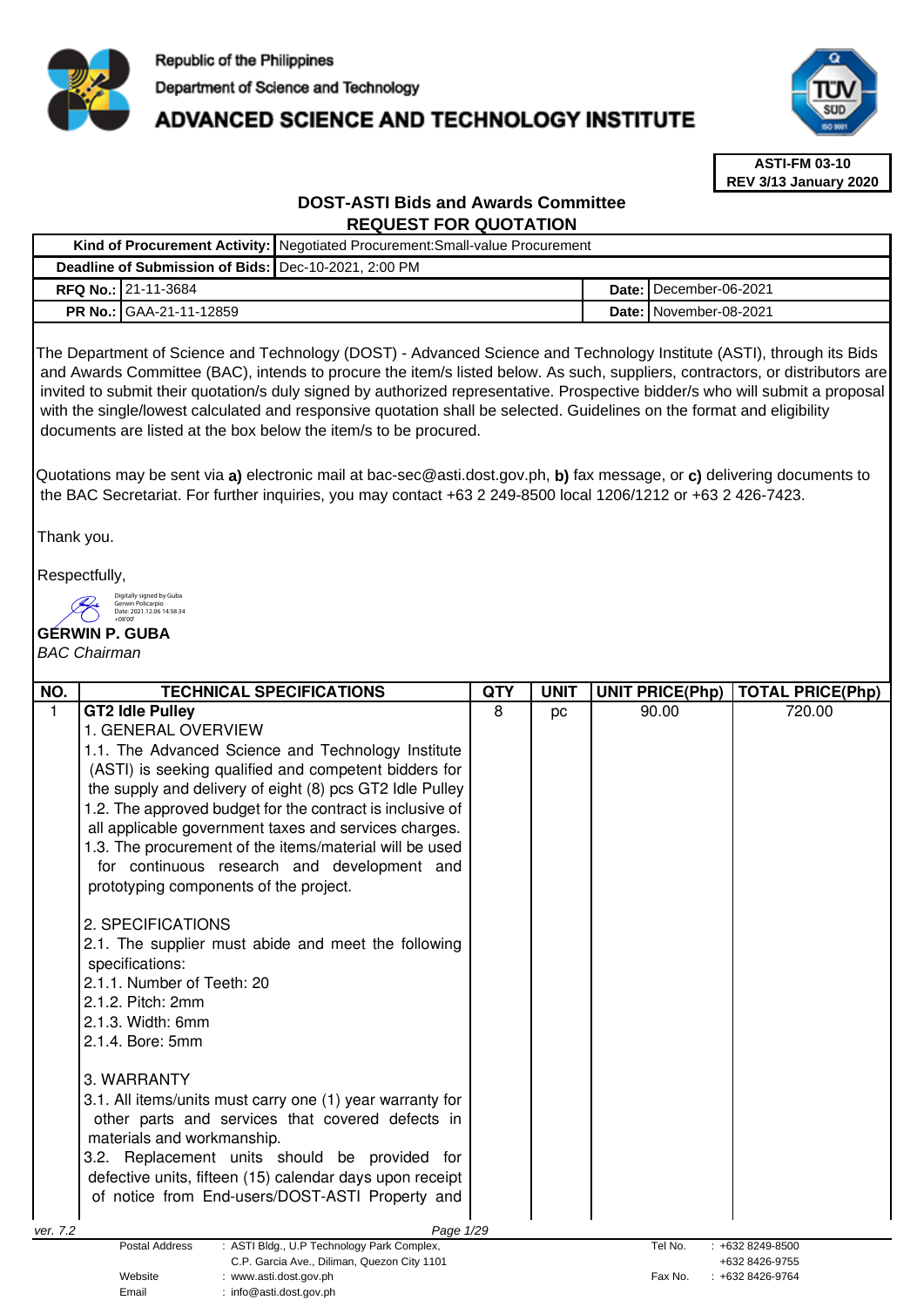|                | Supply Section.<br>3.2.1 Defective units may be defined as units not<br>working upon<br>testing or units that have failed to work after testing<br>within seven (7) calendar days from purchase.<br>3.3. Item must be sealed, brand new, and unused.<br>4. DELIVERY AND PAYMENT TERMS<br>4.1. Delivery shall be made by the supplier within<br>fifteen (15) calendar days upon<br>issuance of Notice to Proceed.<br>4.2. Full payment will only be made once the items<br>were completely delivered, inspected, and accepted by<br>the End User. No payment shall be made for the<br>supplies and materials not yet delivered under this<br>contract.<br>4.4. The price of the bid must be inclusive of<br>government tax and fees.                                                                                                                                                                                                                                                                                                                                                                                                                                                                                                                                                                                                                                                                                                                                                                                                                                                                                                                                                                                                                                            |   |     |        |        |
|----------------|--------------------------------------------------------------------------------------------------------------------------------------------------------------------------------------------------------------------------------------------------------------------------------------------------------------------------------------------------------------------------------------------------------------------------------------------------------------------------------------------------------------------------------------------------------------------------------------------------------------------------------------------------------------------------------------------------------------------------------------------------------------------------------------------------------------------------------------------------------------------------------------------------------------------------------------------------------------------------------------------------------------------------------------------------------------------------------------------------------------------------------------------------------------------------------------------------------------------------------------------------------------------------------------------------------------------------------------------------------------------------------------------------------------------------------------------------------------------------------------------------------------------------------------------------------------------------------------------------------------------------------------------------------------------------------------------------------------------------------------------------------------------------------|---|-----|--------|--------|
| $\overline{2}$ | <b>Steel springs</b><br>1. GENERAL OVERVIEW<br>1.1. The Advanced Science and Technology Institute<br>(ASTI) is seeking qualified and competent bidders for<br>the supply and delivery of one (1) set Steel Springs<br>1.2. The approved budget for the contract is inclusive of<br>all applicable government taxes and services charges.<br>1.3. The procurement of the items/material will be used<br>for continuous research and development and<br>prototyping components of the project.<br>2. SPECIFICATIONS<br>2.1. The supplier must abide and meet the following<br>specifications:<br>2.1.1. Set included 200pcs assorted springs<br>2.1.2. Flexible and sturdy, flexible spring coils made of<br>zinc-plated<br>2.1.3. Steel are both sturdy and springy for the right<br>amount of tension<br>2.1.4. Steel, galvanized, good elasticity, durable<br>3. WARRANTY<br>3.1. All items/units must carry one (1) year warranty for<br>other parts and services that covered defects in<br>materials and workmanship.<br>3.2. Replacement units should be provided for<br>defective units, fifteen (15) calendar days upon receipt<br>of notice from End-users/DOST-ASTI Property and<br>Supply Section.<br>3.2.1 Defective units may be defined as units not<br>working upon<br>testing or units that have failed to work after testing<br>within seven (7) calendar days from purchase.<br>3.3. Item must be sealed, brand new, and unused.<br>4. DELIVERY AND PAYMENT TERMS<br>4.1. Delivery shall be made by the supplier within<br>fifteen (15) calendar days upon<br>issuance of Notice to Proceed.<br>4.2. Full payment will only be made once the items<br>were completely delivered, inspected, and accepted by<br>the End User. No payment shall be made for the | 1 | set | 550.00 | 550.00 |
| ver. 7.2       | Page 2/29                                                                                                                                                                                                                                                                                                                                                                                                                                                                                                                                                                                                                                                                                                                                                                                                                                                                                                                                                                                                                                                                                                                                                                                                                                                                                                                                                                                                                                                                                                                                                                                                                                                                                                                                                                      |   |     |        |        |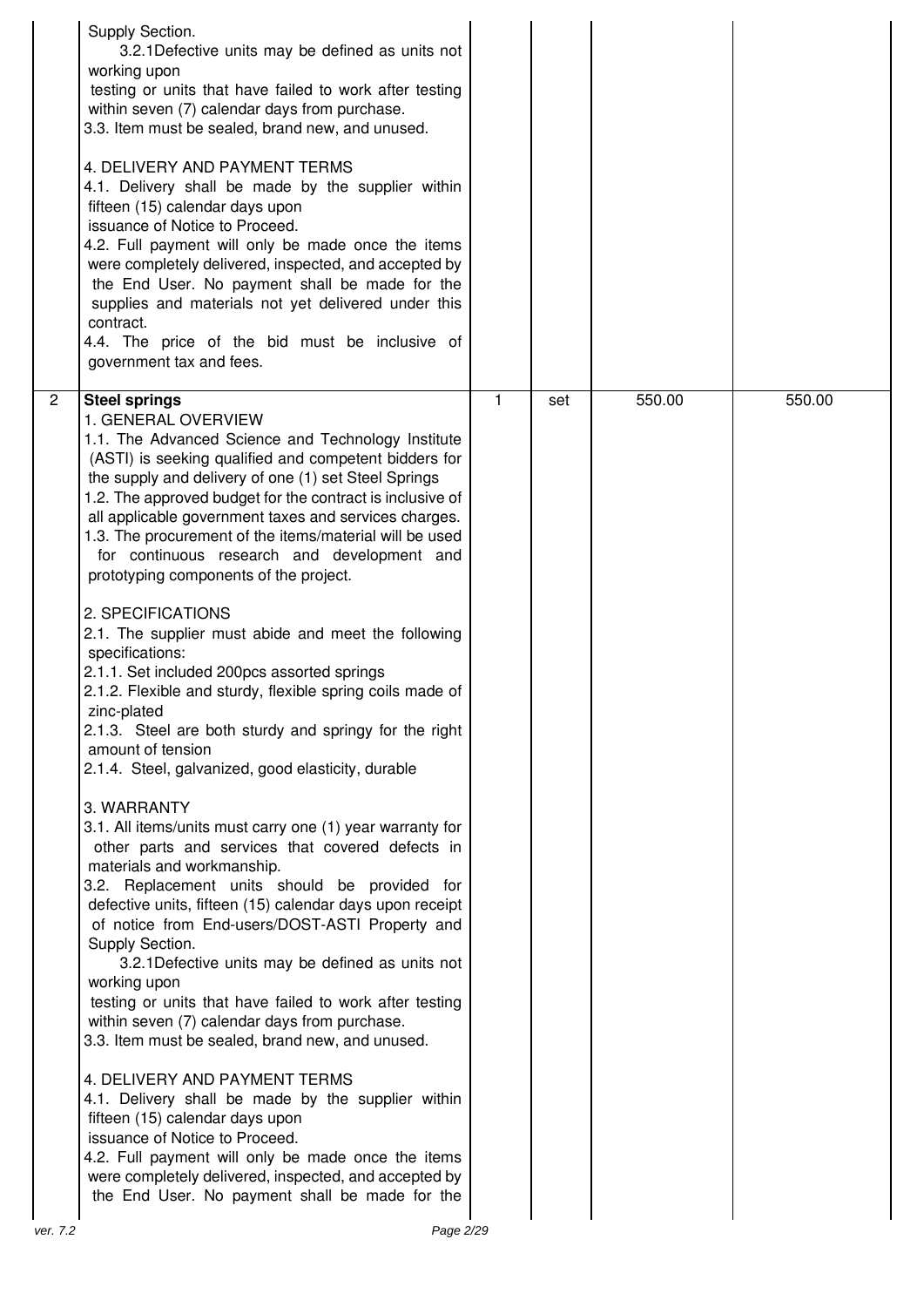|   | supplies and materials not yet delivered under this<br>contract.<br>4.3. The price of the bid must be inclusive of<br>government tax and fees.                                                                                                                                                                                                                                                                                                                                                                                                                                                                                                                                                                                                                                                                                                                                                                                                                                                                                                                                                                                                                                                                                                                                                                                                                                                                                                                                                                                                                                                                                                                                                                         |   |    |        |          |
|---|------------------------------------------------------------------------------------------------------------------------------------------------------------------------------------------------------------------------------------------------------------------------------------------------------------------------------------------------------------------------------------------------------------------------------------------------------------------------------------------------------------------------------------------------------------------------------------------------------------------------------------------------------------------------------------------------------------------------------------------------------------------------------------------------------------------------------------------------------------------------------------------------------------------------------------------------------------------------------------------------------------------------------------------------------------------------------------------------------------------------------------------------------------------------------------------------------------------------------------------------------------------------------------------------------------------------------------------------------------------------------------------------------------------------------------------------------------------------------------------------------------------------------------------------------------------------------------------------------------------------------------------------------------------------------------------------------------------------|---|----|--------|----------|
| 3 | <b>Metal Rods</b><br>1. GENERAL OVERVIEW<br>1.1. The Advanced Science and Technology Institute<br>(ASTI) is seeking qualified and competent bidders for<br>the supply and delivery of eight (8) pcs Metal Rods<br>1.2. The approved budget for the contract is inclusive of<br>all applicable government taxes and services charges.<br>1.3. The procurement of the items/material will be used<br>for continuous research and development and<br>prototyping components of the project.<br>2. SPECIFICATIONS<br>2.1. The supplier must abide and meet the following<br>specifications:<br>2.1.1. at least 500mm in length<br>2.1.2. 5mm diameter<br>3. WARRANTY<br>3.1. All items/units must carry one (1) year warranty for<br>other parts and services that covered defects in<br>materials and workmanship.<br>3.2. Replacement units should be provided for<br>defective units, fifteen (15) calendar days upon receipt<br>of notice from End-users/DOST-ASTI Property and<br>Supply Section.<br>3.2.1 Defective units may be defined as units not<br>working upon<br>testing or units that have failed to work after testing<br>within seven (7) calendar days from purchase.<br>3.3. Item must be sealed, brand new, and unused.<br>4. DELIVERY AND PAYMENT TERMS<br>4.1. Delivery shall be made by the supplier within<br>fifteen (15) calendar days upon<br>issuance of Notice to Proceed.<br>4.2. Full payment will only be made once the items<br>were completely delivered, inspected, and accepted by<br>the End User. No payment shall be made for the<br>supplies and materials not yet delivered under this<br>contract.<br>4.3. The price of the bid must be inclusive of<br>government tax and fees. | 8 | pc | 340.00 | 2,720.00 |
| 4 | <b>Adjustable Power Adapter</b><br>1. GENERAL OVERVIEW<br>1.1. The Advanced Science and Technology Institute<br>(ASTI) is<br>seeking qualified and competent bidders for the supply<br>and delivery of six (6) pcs Adjustable Power Adapter<br>1.2. The approved budget for the contract is inclusive of<br>all applicable government taxes and services charges.<br>1.3. The procurement of the items/material will be used<br>for continuous research and development and<br>prototyping components of the project.<br>2. SPECIFICATIONS                                                                                                                                                                                                                                                                                                                                                                                                                                                                                                                                                                                                                                                                                                                                                                                                                                                                                                                                                                                                                                                                                                                                                                             | 6 | pc | 750.00 | 4,500.00 |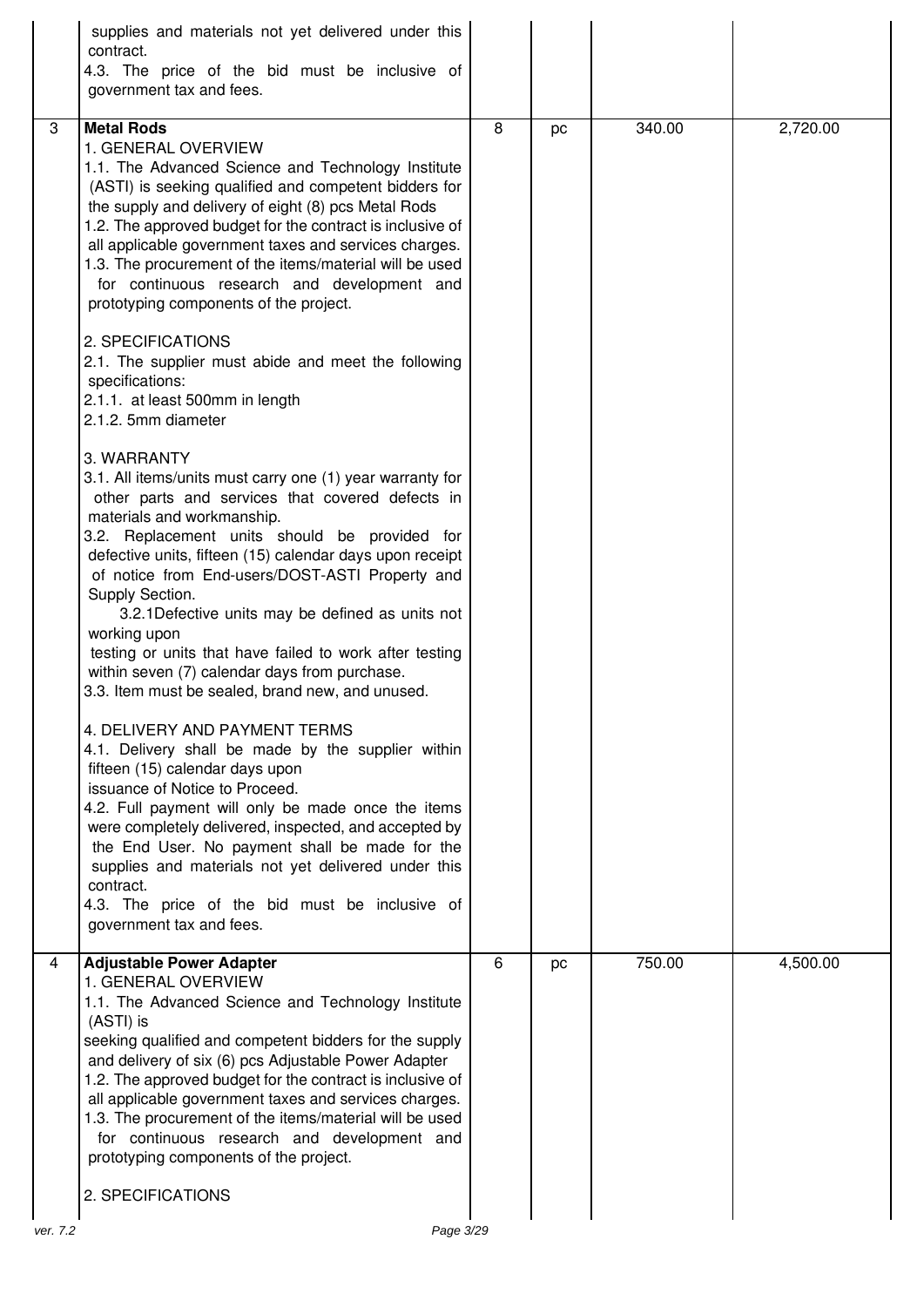|                | 2.1. The supplier must abide and meet the following<br>specifications:<br>2.1.1. Adjustable Output Voltage 9 to 24 V<br>2.1.2. Adjustable Output Current 0.5A - 3A<br>3. WARRANTY<br>3.1. All items/units must carry one (1) year warranty for<br>other parts and services that covered defects in<br>materials and workmanship.<br>3.2. Replacement units should be provided for<br>defective units, fifteen (15) calendar days upon receipt<br>of notice from End-users/DOST-ASTI Property and<br>Supply Section.<br>3.2.1 Defective units may be defined as units not<br>working upon<br>testing or units that have failed to work after testing<br>within seven (7) calendar days from purchase.<br>3.3. Item must be sealed, brand new, and unused.<br>4. DELIVERY AND PAYMENT TERMS<br>4.1. Delivery shall be made by the supplier within<br>fifteen (15) calendar days upon<br>issuance of Notice to Proceed.<br>4.2. Full payment will only be made once the items<br>were completely delivered, inspected, and accepted by<br>the End User. No payment shall be made for the<br>supplies and materials not yet delivered under this<br>contract.<br>4.3. The price of the bid must be inclusive of<br>government tax and fees. |   |    |         |          |
|----------------|-----------------------------------------------------------------------------------------------------------------------------------------------------------------------------------------------------------------------------------------------------------------------------------------------------------------------------------------------------------------------------------------------------------------------------------------------------------------------------------------------------------------------------------------------------------------------------------------------------------------------------------------------------------------------------------------------------------------------------------------------------------------------------------------------------------------------------------------------------------------------------------------------------------------------------------------------------------------------------------------------------------------------------------------------------------------------------------------------------------------------------------------------------------------------------------------------------------------------------------------|---|----|---------|----------|
| $\overline{5}$ | <b>Soldering PCB Holder Tool</b><br>1. GENERAL OVERVIEW<br>1.1. The Advanced Science and Technology Institute<br>(ASTI) is seeking qualified and competent bidders for<br>the supply and delivery of one (1) pc Soldering PCB<br><b>Holder Tool</b><br>1.2. The approved budget for the contract is inclusive of<br>all applicable government taxes and services charges.<br>1.3. The procurement of the items/material will be used<br>for continuous research and development and<br>prototyping components of the project.<br>2. SPECIFICATIONS<br>2.1. The supplier must abide and meet the following<br>specifications:                                                                                                                                                                                                                                                                                                                                                                                                                                                                                                                                                                                                            | 1 | pc | 4650.00 | 4,650.00 |
|                | 2.1.1. 1 x Solid Metal Base<br>2.1.2. 1 x LED Magnifying Glass<br>2.1.3. 4 x Flexible Arms with Alligator Clip<br>2.1.4. 5 x Rubber Covers                                                                                                                                                                                                                                                                                                                                                                                                                                                                                                                                                                                                                                                                                                                                                                                                                                                                                                                                                                                                                                                                                              |   |    |         |          |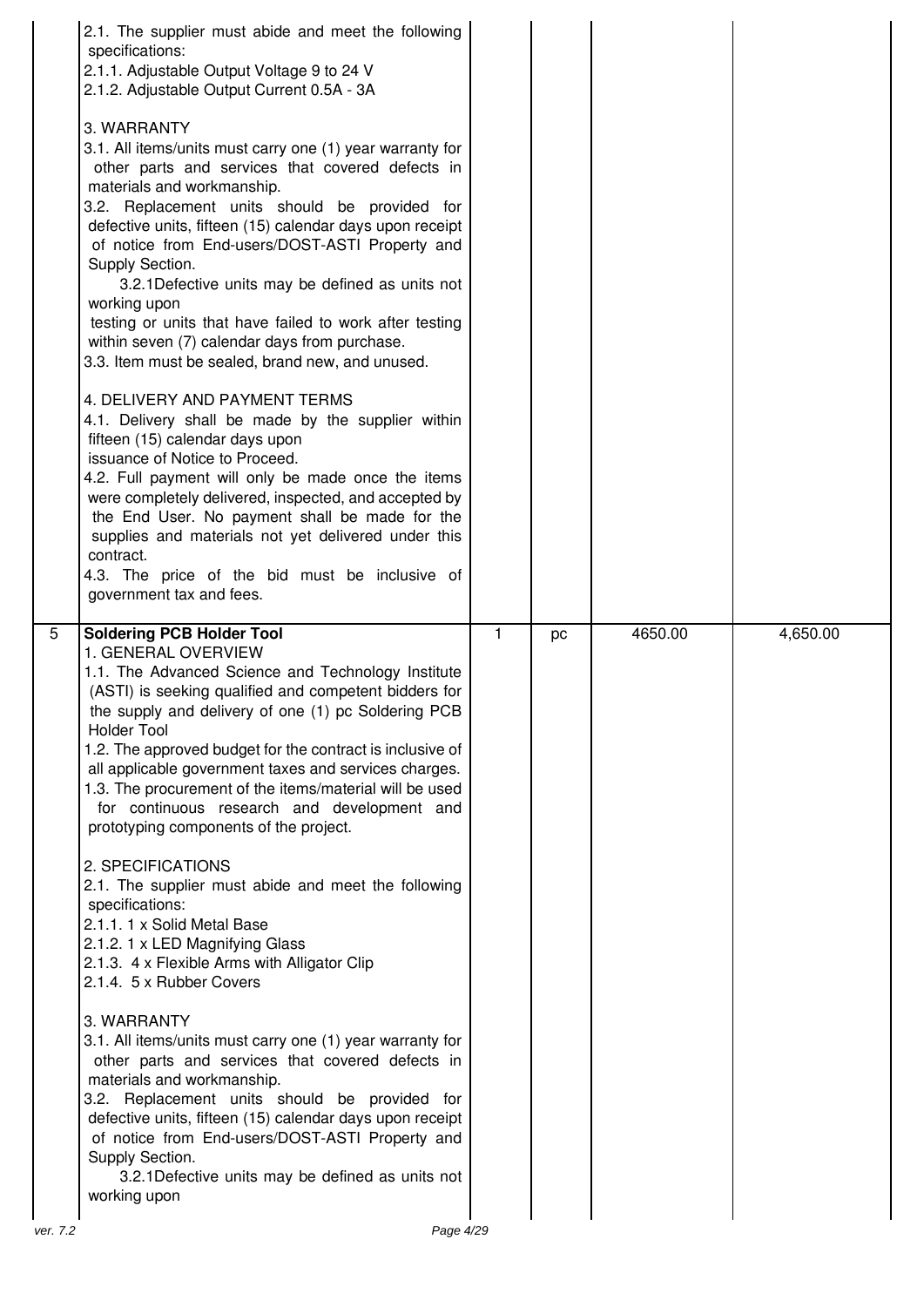|   | testing or units that have failed to work after testing<br>within seven (7) calendar days from purchase.<br>3.3. Item must be sealed, brand new, and unused.<br>4. DELIVERY AND PAYMENT TERMS<br>4.1. Delivery shall be made by the supplier within<br>fifteen (15) calendar days upon<br>issuance of Notice to Proceed.<br>4.2. Full payment will only be made once the items<br>were completely delivered, inspected, and accepted by<br>the End User. No payment shall be made for the<br>supplies and materials not yet delivered under this<br>contract.<br>4.3. The price of the bid must be inclusive of<br>government tax and fees.                                                                                                                                                                                                                                                                                                                                                                                                                                                                                                                                                                                                                                                                                                                                                                                                                                                                                                                                                                                                                                                                                     |              |     |         |          |
|---|---------------------------------------------------------------------------------------------------------------------------------------------------------------------------------------------------------------------------------------------------------------------------------------------------------------------------------------------------------------------------------------------------------------------------------------------------------------------------------------------------------------------------------------------------------------------------------------------------------------------------------------------------------------------------------------------------------------------------------------------------------------------------------------------------------------------------------------------------------------------------------------------------------------------------------------------------------------------------------------------------------------------------------------------------------------------------------------------------------------------------------------------------------------------------------------------------------------------------------------------------------------------------------------------------------------------------------------------------------------------------------------------------------------------------------------------------------------------------------------------------------------------------------------------------------------------------------------------------------------------------------------------------------------------------------------------------------------------------------|--------------|-----|---------|----------|
| 6 | <b>Countersink Drill &amp; Drive Bit</b><br>1. GENERAL OVERVIEW<br>1.1. The Advanced Science and Technology Institute<br>(ASTI) is seeking qualified and competent bidders for<br>the supply and delivery of one (1) set Countersink Drill<br>& Drive Bit<br>1.2. The approved budget for the contract is inclusive of<br>all applicable government taxes and services charges.<br>1.3. The procurement of the items/material will be used<br>for continuous research and development and<br>prototyping components of the project.<br>2. SPECIFICATIONS<br>2.1. The supplier must abide and meet the following<br>specifications:<br>2.1.1. 20 pieces-set<br>3. WARRANTY<br>3.1. All items/units must carry one (1) year warranty for<br>other parts and services that covered defects in<br>materials and workmanship.<br>3.2. Replacement units should be provided for<br>defective units, fifteen (15) calendar days upon receipt<br>of notice from End-users/DOST-ASTI Property and<br>Supply Section.<br>3.2.1 Defective units may be defined as units not<br>working upon<br>testing or units that have failed to work after testing<br>within seven (7) calendar days from purchase.<br>3.3. Item must be sealed, brand new, and unused.<br>4. DELIVERY AND PAYMENT TERMS<br>4.1. Delivery shall be made by the supplier within<br>fifteen (15) calendar days upon<br>issuance of Notice to Proceed.<br>4.2. Full payment will only be made once the items<br>were completely delivered, inspected, and accepted by<br>the End User. No payment shall be made for the<br>supplies and materials not yet delivered under this<br>contract.<br>4.3. The price of the bid must be inclusive of<br>government tax and fees. | $\mathbf{1}$ | set | 1550.00 | 1,550.00 |
| 7 | <b>USB Type C Adapter</b><br>1. GENERAL OVERVIEW                                                                                                                                                                                                                                                                                                                                                                                                                                                                                                                                                                                                                                                                                                                                                                                                                                                                                                                                                                                                                                                                                                                                                                                                                                                                                                                                                                                                                                                                                                                                                                                                                                                                                | 4            | pc  | 395.00  | 1,580.00 |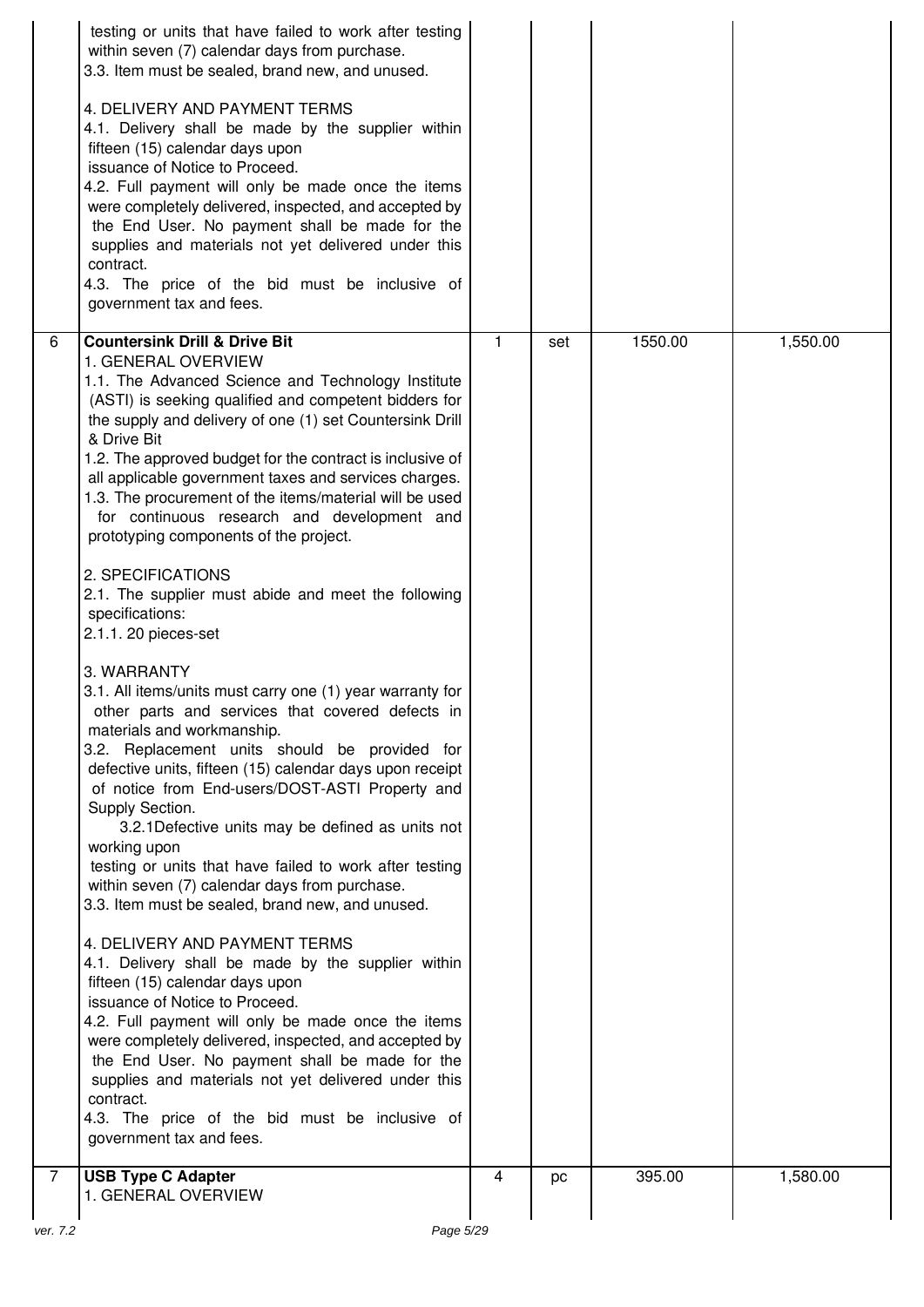| Adapter<br>contract. | 1.1. The Advanced Science and Technology Institute<br>(ASTI) is seeking qualified and competent bidders for<br>the supply and delivery of four (4) pcs USB Type C<br>1.2. The approved budget for the contract is inclusive of<br>all applicable government taxes and services charges.<br>1.3. The procurement of the items/material will be used<br>for continuous research and development and<br>prototyping components of the project.<br>2. SPECIFICATIONS<br>2.1. The supplier must abide and meet the following<br>specifications:<br>2.1.1.5V 3A DC<br>3. WARRANTY<br>3.1. All items/units must carry one (1) year warranty for<br>other parts and services that covered defects in<br>materials and workmanship.<br>3.2. Replacement units should be provided for<br>defective units, fifteen (15) calendar days upon receipt<br>of notice from End-users/DOST-ASTI Property and<br>Supply Section.<br>3.2.1 Defective units may be defined as units not<br>working upon<br>testing or units that have failed to work after testing<br>within seven (7) calendar days from purchase.<br>3.3. Item must be sealed, brand new, and unused.<br>4. DELIVERY AND PAYMENT TERMS<br>4.1. Delivery shall be made by the supplier within<br>fifteen (15) calendar days upon<br>issuance of Notice to Proceed.<br>4.2. Full payment will only be made once the items<br>were completely delivered, inspected, and accepted by<br>the End User. No payment shall be made for the<br>supplies and materials not yet delivered under this<br>4.3. The price of the bid must be inclusive of<br>government tax and fees. |   |     |        |          |
|----------------------|----------------------------------------------------------------------------------------------------------------------------------------------------------------------------------------------------------------------------------------------------------------------------------------------------------------------------------------------------------------------------------------------------------------------------------------------------------------------------------------------------------------------------------------------------------------------------------------------------------------------------------------------------------------------------------------------------------------------------------------------------------------------------------------------------------------------------------------------------------------------------------------------------------------------------------------------------------------------------------------------------------------------------------------------------------------------------------------------------------------------------------------------------------------------------------------------------------------------------------------------------------------------------------------------------------------------------------------------------------------------------------------------------------------------------------------------------------------------------------------------------------------------------------------------------------------------------------------------------------------------|---|-----|--------|----------|
| 8<br>Wires           | <b>Stranded Wires</b><br>1. GENERAL OVERVIEW<br>1.1. The Advanced Science and Technology Institute<br>(ASTI) is seeking qualified and competent bidders for<br>the supply and delivery of three (3) sets of Stranded<br>1.2. The approved budget for the contract is inclusive of<br>all applicable government taxes and services charges.<br>1.3. The procurement of the items/material will be used<br>for continuous research and development and<br>prototyping components of the project.<br>2. SPECIFICATIONS<br>2.1. The supplier must abide and meet the following<br>specifications:<br>2.1.1. 60 Strands x 0.08 mm Tinned Copper<br>2.1.2. Soft and Flexible Silicone Insulation<br>2.1.3. 600 V Voltage Rating<br>2.1.4. 200°C Rating<br>2.1.5. 6 colors                                                                                                                                                                                                                                                                                                                                                                                                                                                                                                                                                                                                                                                                                                                                                                                                                                                  | 3 | set | 400.00 | 1,200.00 |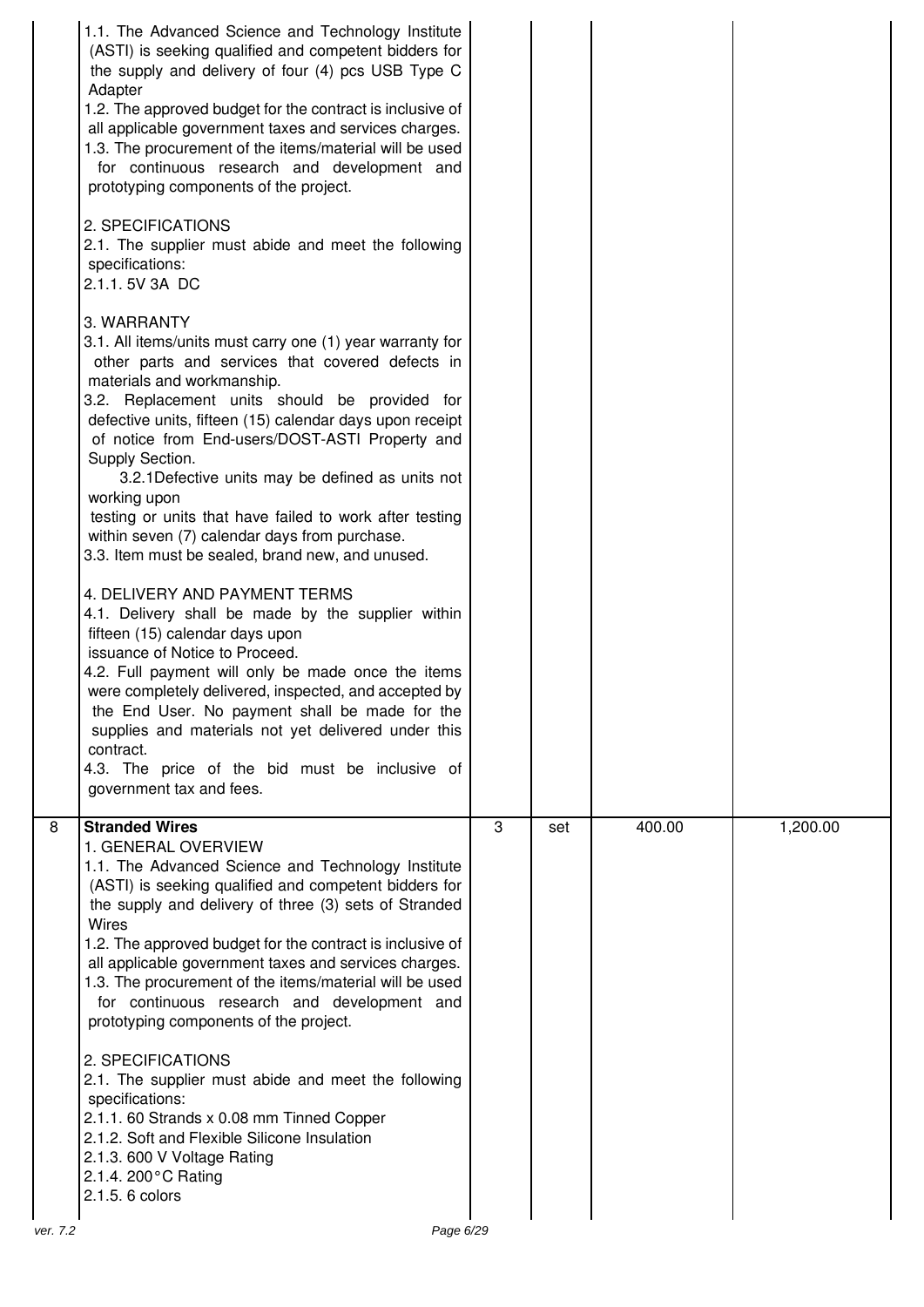|          | 2.1.6. AWG 22                                                                                                                                                                                                                                                                                                                                                                                                                                                                                                                                                                                                                                                             |   |     |        |          |
|----------|---------------------------------------------------------------------------------------------------------------------------------------------------------------------------------------------------------------------------------------------------------------------------------------------------------------------------------------------------------------------------------------------------------------------------------------------------------------------------------------------------------------------------------------------------------------------------------------------------------------------------------------------------------------------------|---|-----|--------|----------|
|          | 3. WARRANTY<br>3.1. All items/units must carry one (1) year warranty for<br>other parts and services that covered defects in<br>materials and workmanship.<br>3.2. Replacement units should be provided for<br>defective units, fifteen (15) calendar days upon receipt<br>of notice from End-users/DOST-ASTI Property and<br>Supply Section.<br>3.2.1 Defective units may be defined as units not<br>working upon<br>testing or units that have failed to work after testing<br>within seven (7) calendar days from purchase.<br>3.3. Item must be sealed, brand new, and unused.<br>4. DELIVERY AND PAYMENT TERMS<br>4.1. Delivery shall be made by the supplier within |   |     |        |          |
|          | fifteen (15) calendar days upon<br>issuance of Notice to Proceed.<br>4.2. Full payment will only be made once the items<br>were completely delivered, inspected, and accepted by<br>the End User. No payment shall be made for the<br>supplies and materials not yet delivered under this<br>contract.<br>4.3. The price of the bid must be inclusive of<br>government tax and fees.                                                                                                                                                                                                                                                                                      |   |     |        |          |
| 9        | <b>Solid Wires</b><br>1. GENERAL OVERVIEW<br>1.1. The Advanced Science and Technology Institute<br>(ASTI) is seeking qualified and competent bidders for<br>the supply and delivery of three (3) sets of Solid Wires<br>1.2. The approved budget for the contract is inclusive of<br>all applicable government taxes and services charges.<br>1.3. The procurement of the items/material will be used<br>for continuous research and development and<br>prototyping components of the project.                                                                                                                                                                            | 3 | set | 470.00 | 1,410.00 |
|          | 2. SPECIFICATIONS<br>2.1. The supplier must abide and meet the following<br>specifications:<br>2.1.1. Red, Black, Yellow, Green, Blue<br>2.1.2. Core<br>Dimensions:<br>22 AWG<br>Solid<br>$1 \times 0.65 \pm 0.008$ mm <sup>2</sup><br>2.1.3. Core Material: Tinned Copper<br>2.1.4. Insulation Material: PVC (Polyvinylchloride)<br>2.1.5. Wire Length: 10m (33 ft) per color (Total 60 m)                                                                                                                                                                                                                                                                               |   |     |        |          |
|          | 3. WARRANTY<br>3.1. All items/units must carry one (1) year warranty for<br>other parts and services that covered defects in<br>materials and workmanship.<br>3.2. Replacement units should be provided for<br>defective units, fifteen (15) calendar days upon receipt<br>of notice from End-users/DOST-ASTI Property and<br>Supply Section.<br>3.2.1 Defective units may be defined as units not<br>working upon<br>testing or units that have failed to work after testing<br>within seven (7) calendar days from purchase.                                                                                                                                            |   |     |        |          |
| ver. 7.2 | Page 7/29                                                                                                                                                                                                                                                                                                                                                                                                                                                                                                                                                                                                                                                                 |   |     |        |          |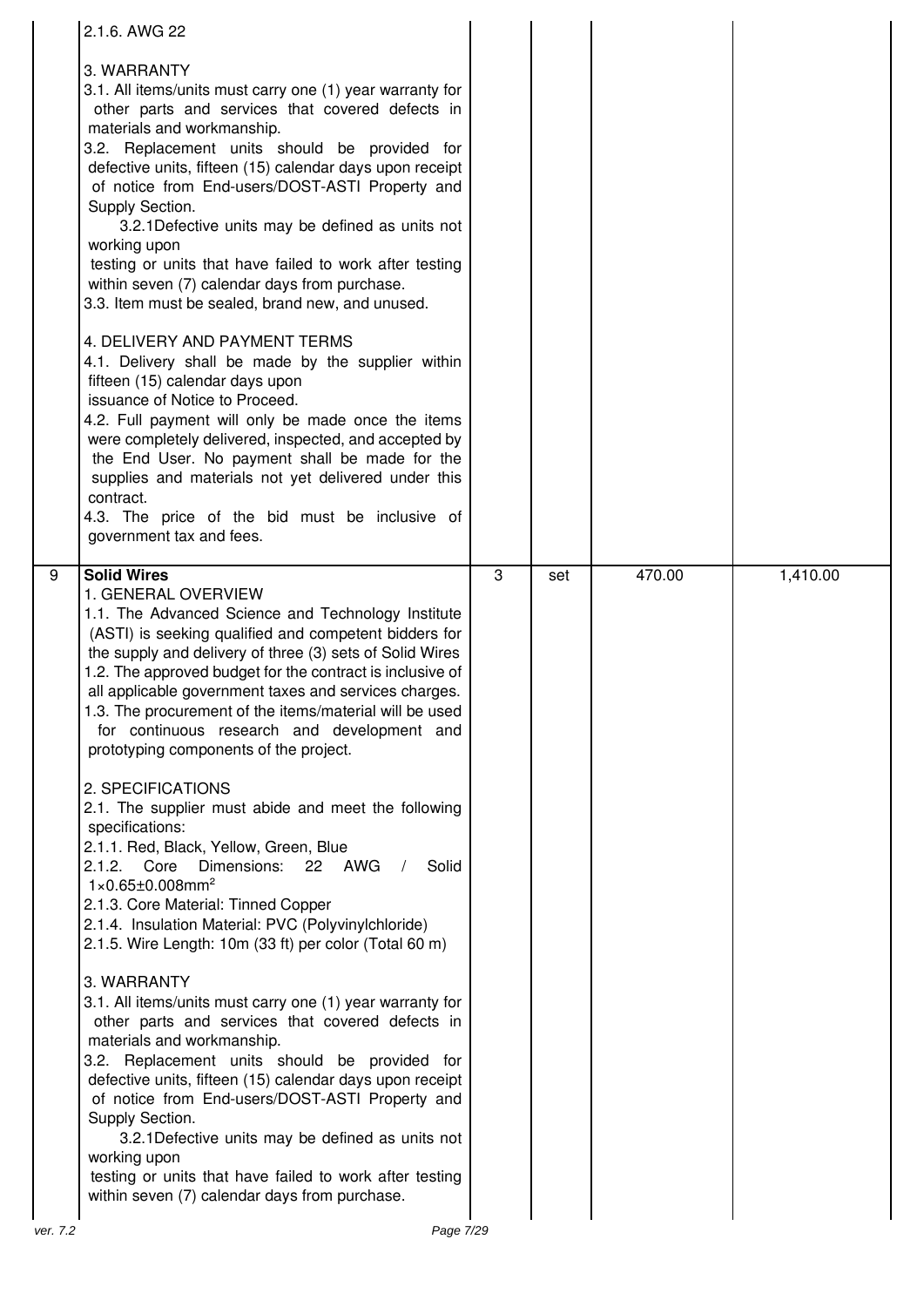|                 | 3.3. Item must be sealed, brand new, and unused.                                                                                                                                                                                                                                                                                                                                                                                                                                                                                                                                                                                                                                                                                                                                                                                                                                                                                                                                                                                                                                                                                                                                                                                                                                                                                                                                                                                                                                                                                                                                                                                                                                                                                                                                                                                                                                                                       |              |     |         |          |
|-----------------|------------------------------------------------------------------------------------------------------------------------------------------------------------------------------------------------------------------------------------------------------------------------------------------------------------------------------------------------------------------------------------------------------------------------------------------------------------------------------------------------------------------------------------------------------------------------------------------------------------------------------------------------------------------------------------------------------------------------------------------------------------------------------------------------------------------------------------------------------------------------------------------------------------------------------------------------------------------------------------------------------------------------------------------------------------------------------------------------------------------------------------------------------------------------------------------------------------------------------------------------------------------------------------------------------------------------------------------------------------------------------------------------------------------------------------------------------------------------------------------------------------------------------------------------------------------------------------------------------------------------------------------------------------------------------------------------------------------------------------------------------------------------------------------------------------------------------------------------------------------------------------------------------------------------|--------------|-----|---------|----------|
|                 | 4. DELIVERY AND PAYMENT TERMS<br>4.1. Delivery shall be made by the supplier within<br>fifteen (15) calendar days upon<br>issuance of Notice to Proceed.<br>4.2. Full payment will only be made once the items<br>were completely delivered, inspected, and accepted by<br>the End User. No payment shall be made for the<br>supplies and materials not yet delivered under this<br>contract.<br>4.3. The price of the bid must be inclusive of<br>government tax and fees.                                                                                                                                                                                                                                                                                                                                                                                                                                                                                                                                                                                                                                                                                                                                                                                                                                                                                                                                                                                                                                                                                                                                                                                                                                                                                                                                                                                                                                            |              |     |         |          |
| 10 <sup>1</sup> | <b>Electronic Components Kits</b><br>1. GENERAL OVERVIEW<br>1.1. The Advanced Science and Technology Institute<br>(ASTI) is seeking qualified and competent bidders for<br>the supply and delivery of one (1) set of Electronic<br><b>Components Kits</b><br>1.2. The approved budget for the contract is inclusive of<br>all applicable government taxes and services charges.<br>1.3. The procurement of the items/material will be used<br>for continuous research and development and<br>prototyping components of the project.<br>2. SPECIFICATIONS<br>2.1. The supplier must abide and meet the following<br>specifications:<br>2.1.1. 100pcs LED Assorted Kit: 5mm, 20pcs each,<br>3mm, 20pcs each,<br>2.1.2. Color: White, Red, Green, Yellow, Blue<br>2.1.3. Resistance package: 600pcs 30 values Metal<br>Film Resistor Kit 10R-1M Resistor Pack 0.25W 1%<br>2.1.4. Assorted Electrolytic capacitor package: 10pcs<br>each<br>2.1.5. Assorted Ceramic Capacitors: 10 pcs each<br>2.1.6. Common Diode Packages: 25pc each (1N4148,<br>1N4007); 10pcs each (1N5819, 1N5399, FR107,<br>FR207); 5pcs each (1N5408,1N5822)<br>2.1.7. Common Transistor Packages: 10pcs each<br>-S9012 S9013 S9015 S9018 A1015 C1815 A42 A92<br>A733 C945 S8050 S8550 2N5401 2N5551 2N3904<br>2N3906 2N2222<br>3. WARRANTY<br>3.1. All items/units must carry one (1) year warranty for<br>other parts and services that covered defects in<br>materials and workmanship.<br>3.2. Replacement units should be provided for<br>defective units, fifteen (15) calendar days upon receipt<br>of notice from End-users/DOST-ASTI Property and<br>Supply Section.<br>3.2.1 Defective units may be defined as units not<br>working upon<br>testing or units that have failed to work after testing<br>within seven (7) calendar days from purchase.<br>3.3. Item must be sealed, brand new, and unused.<br>4. DELIVERY AND PAYMENT TERMS | $\mathbf{1}$ | set | 1150.00 | 1,150.00 |
|                 | 4.1. Delivery shall be made by the supplier within                                                                                                                                                                                                                                                                                                                                                                                                                                                                                                                                                                                                                                                                                                                                                                                                                                                                                                                                                                                                                                                                                                                                                                                                                                                                                                                                                                                                                                                                                                                                                                                                                                                                                                                                                                                                                                                                     |              |     |         |          |
| ver. 7.2        | Page 8/29                                                                                                                                                                                                                                                                                                                                                                                                                                                                                                                                                                                                                                                                                                                                                                                                                                                                                                                                                                                                                                                                                                                                                                                                                                                                                                                                                                                                                                                                                                                                                                                                                                                                                                                                                                                                                                                                                                              |              |     |         |          |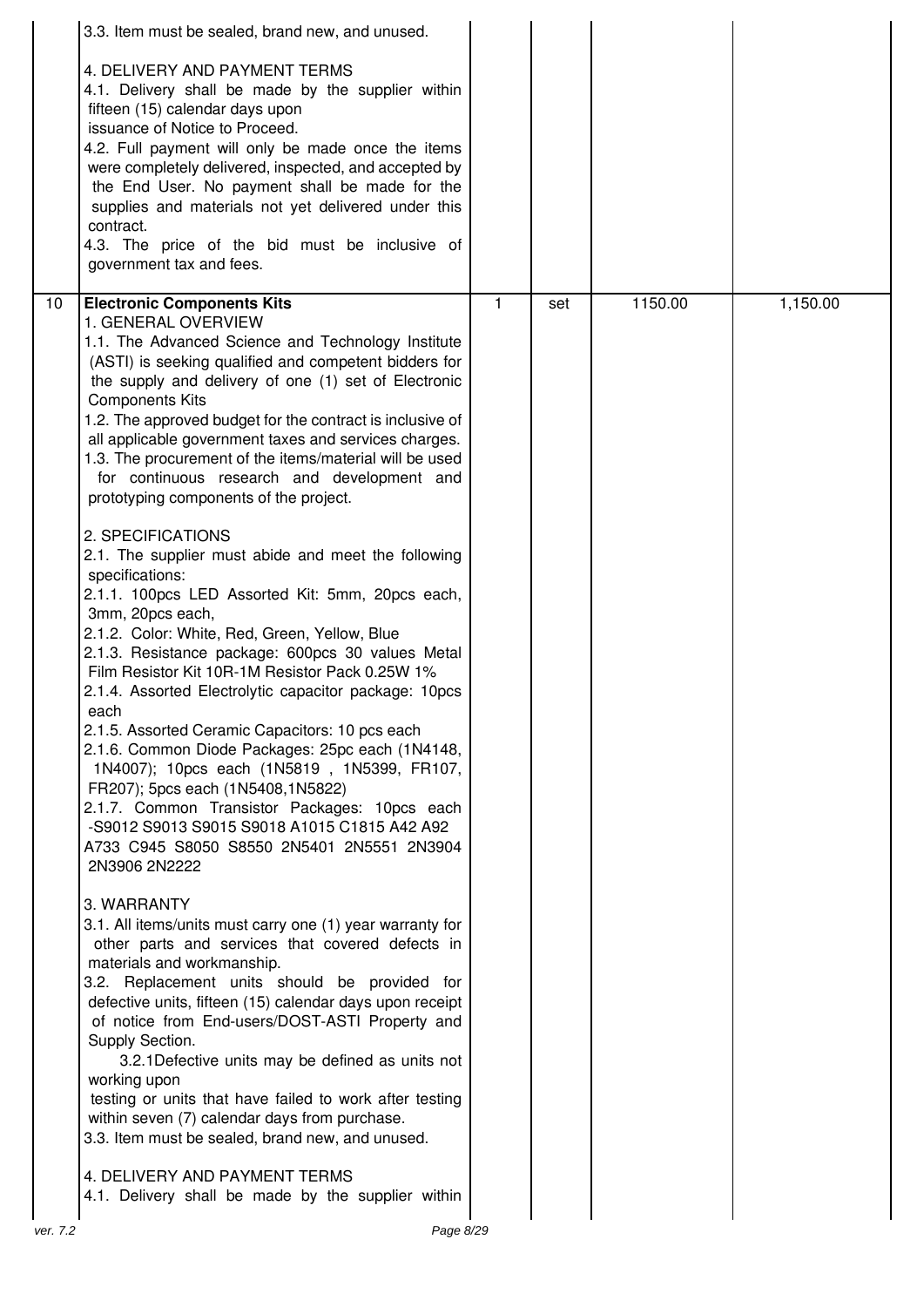|                   | fifteen (15) calendar days upon<br>issuance of Notice to Proceed.<br>4.2. Full payment will only be made once the items<br>were completely delivered, inspected, and accepted by<br>the End User. No payment shall be made for the<br>supplies and materials not yet delivered under this<br>contract.<br>4.3. The price of the bid must be inclusive of<br>government tax and fees.                                                                                                                                                                                                                                                                                                                                                                                                                                                                                                                                                                                                                                                                                                                                                                                                                                                                                                                                                                                                                                                                                                                                                                                                                                                                                                                                                                    |                |      |        |          |
|-------------------|---------------------------------------------------------------------------------------------------------------------------------------------------------------------------------------------------------------------------------------------------------------------------------------------------------------------------------------------------------------------------------------------------------------------------------------------------------------------------------------------------------------------------------------------------------------------------------------------------------------------------------------------------------------------------------------------------------------------------------------------------------------------------------------------------------------------------------------------------------------------------------------------------------------------------------------------------------------------------------------------------------------------------------------------------------------------------------------------------------------------------------------------------------------------------------------------------------------------------------------------------------------------------------------------------------------------------------------------------------------------------------------------------------------------------------------------------------------------------------------------------------------------------------------------------------------------------------------------------------------------------------------------------------------------------------------------------------------------------------------------------------|----------------|------|--------|----------|
| 11                | <b>Dust and Smoke Sensor</b><br>1. GENERAL OVERVIEW<br>1.1. The Advanced Science and Technology Institute<br>(ASTI) is seeking qualified and competent bidders for<br>the supply and delivery of four (4) units Dust and<br>Smoke Sensor<br>1.2. The approved budget for the contract is inclusive of<br>all applicable government taxes and services charges.<br>1.3. The procurement of the items/material will be used<br>for continuous research and development and<br>prototyping components of the project.<br>2. SPECIFICATIONS<br>2.1. The supplier must abide and meet the following<br>specifications:<br>2.1.1. XYS PM2.5 Equivalent<br>2.1.2. Wire Connector Included<br>3. WARRANTY<br>3.1. All items/units must carry one (1) year warranty for<br>other parts and services that covered defects in<br>materials and workmanship.<br>3.2. Replacement units should be provided for<br>defective units, fifteen (15) calendar days upon receipt<br>of notice from End-users/DOST-ASTI Property and<br>Supply Section.<br>3.2.1 Defective units may be defined as units not<br>working upon<br>testing or units that have failed to work after testing<br>within seven (7) calendar days from purchase.<br>3.3. Item must be sealed, brand new, and unused.<br>4. DELIVERY AND PAYMENT TERMS<br>4.1. Delivery shall be made by the supplier within<br>fifteen (15) calendar days upon<br>issuance of Notice to Proceed.<br>4.2. Full payment will only be made once the items<br>were completely delivered, inspected, and accepted by<br>the End User. No payment shall be made for the<br>supplies and materials not yet delivered under this<br>contract.<br>4.3. The price of the bid must be inclusive of<br>government tax and fees. | 4              | unit | 500.00 | 2,000.00 |
| $12 \overline{ }$ | <b>GPS Active Antenna</b><br>1. GENERAL OVERVIEW<br>1.1. The Advanced Science and Technology Institute<br>(ASTI) is seeking qualified and competent bidders for<br>the supply and delivery of four (4) units of GPS Active<br>Antenna<br>1.2. The approved budget for the contract is inclusive of                                                                                                                                                                                                                                                                                                                                                                                                                                                                                                                                                                                                                                                                                                                                                                                                                                                                                                                                                                                                                                                                                                                                                                                                                                                                                                                                                                                                                                                      | $\overline{4}$ | unit | 170.00 | 680.00   |
| ver. 7.2          | Page 9/29                                                                                                                                                                                                                                                                                                                                                                                                                                                                                                                                                                                                                                                                                                                                                                                                                                                                                                                                                                                                                                                                                                                                                                                                                                                                                                                                                                                                                                                                                                                                                                                                                                                                                                                                               |                |      |        |          |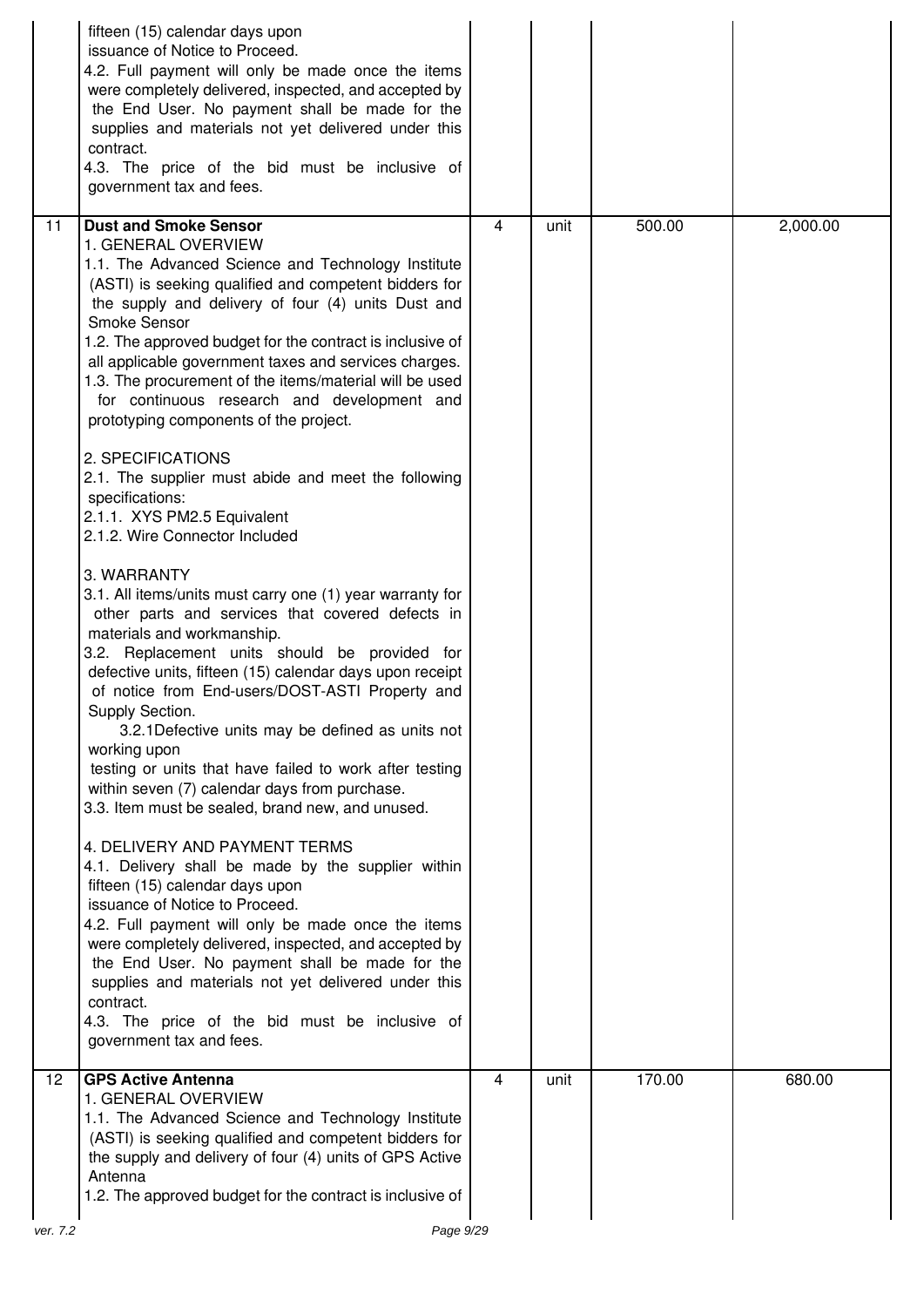|    | all applicable government taxes and services charges.<br>1.3. The procurement of the items/material will be used<br>for continuous research and development and<br>prototyping components of the project.<br>2. SPECIFICATIONS<br>2.1. The supplier must abide and meet the following<br>specifications:<br>2.1.1. Frequency: 1575.42MHZ<br>2.1.2. Voltage: 3.0-5.0V<br>2.1.3. Size: 3.9 x 5.0cm<br>2.1.4. Cable Length: 3m(Approx.)<br>2.1.5. Water-resistant<br>2.1.6. Mounting: Magnetic base<br>3. WARRANTY<br>3.1. All items/units must carry one (1) year warranty for<br>other parts and services that covered defects in<br>materials and workmanship.<br>3.2. Replacement units should be provided for<br>defective units, fifteen (15) calendar days upon receipt<br>of notice from End-users/DOST-ASTI Property and<br>Supply Section.<br>3.2.1 Defective units may be defined as units not<br>working upon<br>testing or units that have failed to work after testing<br>within seven (7) calendar days from purchase.<br>3.3. Item must be sealed, brand new, and unused.<br>4. DELIVERY AND PAYMENT TERMS<br>4.1. Delivery shall be made by the supplier within<br>fifteen (15) calendar days upon<br>issuance of Notice to Proceed.<br>4.2. Full payment will only be made once the items<br>were completely delivered, inspected, and accepted by<br>the End User. No payment shall be made for the<br>supplies and materials not yet delivered under this<br>contract.<br>4.3. The price of the bid must be inclusive of<br>government tax and fees. |   |    |         |          |
|----|-----------------------------------------------------------------------------------------------------------------------------------------------------------------------------------------------------------------------------------------------------------------------------------------------------------------------------------------------------------------------------------------------------------------------------------------------------------------------------------------------------------------------------------------------------------------------------------------------------------------------------------------------------------------------------------------------------------------------------------------------------------------------------------------------------------------------------------------------------------------------------------------------------------------------------------------------------------------------------------------------------------------------------------------------------------------------------------------------------------------------------------------------------------------------------------------------------------------------------------------------------------------------------------------------------------------------------------------------------------------------------------------------------------------------------------------------------------------------------------------------------------------------------------------------------------------------|---|----|---------|----------|
|    |                                                                                                                                                                                                                                                                                                                                                                                                                                                                                                                                                                                                                                                                                                                                                                                                                                                                                                                                                                                                                                                                                                                                                                                                                                                                                                                                                                                                                                                                                                                                                                       |   |    |         |          |
| 13 | <b>Programmer Breakout Kit</b><br>1. GENERAL OVERVIEW<br>1.1. The Advanced Science and Technology Institute<br>(ASTI) is seeking qualified and competent bidders for<br>the supply and delivery of four (4) pcs Programmer<br><b>Breakout Kit</b><br>1.2. The approved budget for the contract is inclusive of<br>all applicable government taxes and services charges.<br>1.3. The procurement of the items/material will be used<br>for continuous research and development and<br>prototyping components of the project.<br>2. SPECIFICATIONS<br>2.1. The supplier must abide and meet the following<br>specifications:                                                                                                                                                                                                                                                                                                                                                                                                                                                                                                                                                                                                                                                                                                                                                                                                                                                                                                                                            | 4 | pc | 1150.00 | 4,600.00 |
|    | 2.1.1. USB 2.0 bridge to UART, JTAG, SPI, I2C, and<br>Parallel I/O.<br>2.1.2. Onboard 3.3V 150mA LDO voltage regulator.                                                                                                                                                                                                                                                                                                                                                                                                                                                                                                                                                                                                                                                                                                                                                                                                                                                                                                                                                                                                                                                                                                                                                                                                                                                                                                                                                                                                                                               |   |    |         |          |
|    | 3. WARRANTY                                                                                                                                                                                                                                                                                                                                                                                                                                                                                                                                                                                                                                                                                                                                                                                                                                                                                                                                                                                                                                                                                                                                                                                                                                                                                                                                                                                                                                                                                                                                                           |   |    |         |          |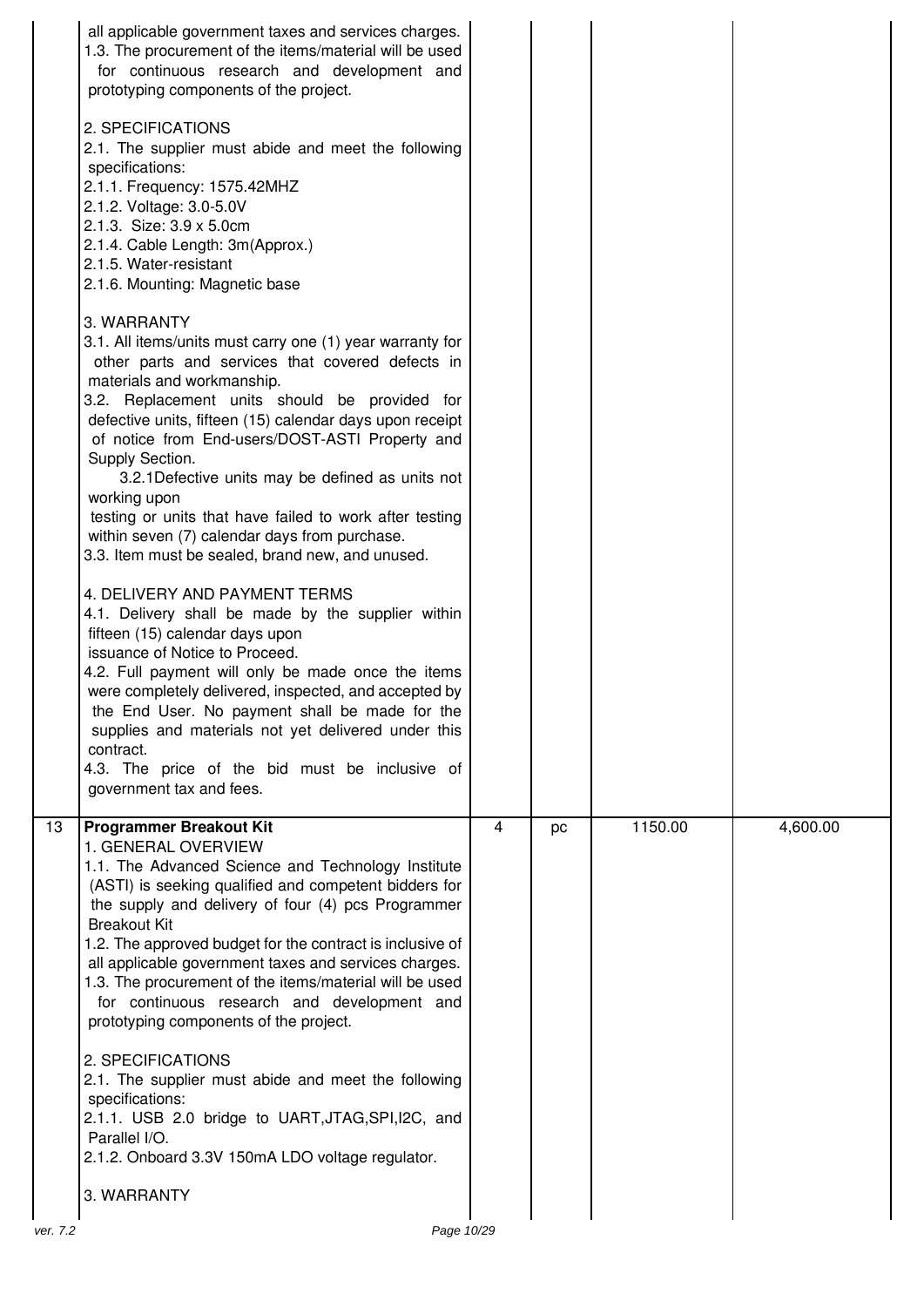| 3.1. All items/units must carry one (1) year warranty for<br>other parts and services that covered defects in<br>materials and workmanship.<br>3.2. Replacement units should be provided for<br>defective units, fifteen (15) calendar days upon receipt<br>of notice from End-users/DOST-ASTI Property and<br>Supply Section.<br>3.2.1 Defective units may be defined as units not<br>working upon<br>testing or units that have failed to work after testing<br>within seven (7) calendar days from purchase.<br>3.3. Item must be sealed, brand new, and unused.<br>4. DELIVERY AND PAYMENT TERMS<br>4.1. Delivery shall be made by the supplier within<br>fifteen (15) calendar days upon<br>issuance of Notice to Proceed.<br>4.2. Full payment will only be made once the items<br>were completely delivered, inspected, and accepted by<br>the End User. No payment shall be made for the<br>supplies and materials not yet delivered under this<br>contract.<br>4.3. The price of the bid must be inclusive of<br>government tax and fees.                                                                                                                                                                                                                                                                                                                                                                              |    |    |       |        |
|---------------------------------------------------------------------------------------------------------------------------------------------------------------------------------------------------------------------------------------------------------------------------------------------------------------------------------------------------------------------------------------------------------------------------------------------------------------------------------------------------------------------------------------------------------------------------------------------------------------------------------------------------------------------------------------------------------------------------------------------------------------------------------------------------------------------------------------------------------------------------------------------------------------------------------------------------------------------------------------------------------------------------------------------------------------------------------------------------------------------------------------------------------------------------------------------------------------------------------------------------------------------------------------------------------------------------------------------------------------------------------------------------------------------------------|----|----|-------|--------|
| 14<br><b>SD/MMC Card Breakout Board</b><br>1. Specification:<br>1.1<br>1. GENERAL OVERVIEW<br>1.1. The Advanced Science and Technology Institute<br>(ASTI) is seeking qualified and competent bidders for<br>the supply and delivery of ten (10) pcs SD/MMC Card<br><b>Breakout Board</b><br>1.2. The approved budget for the contract is inclusive of<br>all applicable government taxes and services charges.<br>1.3. The procurement of the items/material will be used<br>for continuous research and development and<br>prototyping components of the project.<br>2. SPECIFICATIONS<br>2.1. The supplier must abide and meet the following<br>specifications:<br>2.1.1. Socket to a standard 10-pin header<br>3. WARRANTY<br>3.1. All items/units must carry one (1) year warranty for<br>other parts and services that covered defects in<br>materials and workmanship.<br>3.2. Replacement units should be provided for<br>defective units, fifteen (15) calendar days upon receipt<br>of notice from End-users/DOST-ASTI Property and<br>Supply Section.<br>3.2.1 Defective units may be defined as units not<br>working upon<br>testing or units that have failed to work after testing<br>within seven (7) calendar days from purchase.<br>3.3. Item must be sealed, brand new, and unused.<br>4. DELIVERY AND PAYMENT TERMS<br>4.1. Delivery shall be made by the supplier within<br>fifteen (15) calendar days upon | 10 | pc | 90.00 | 900.00 |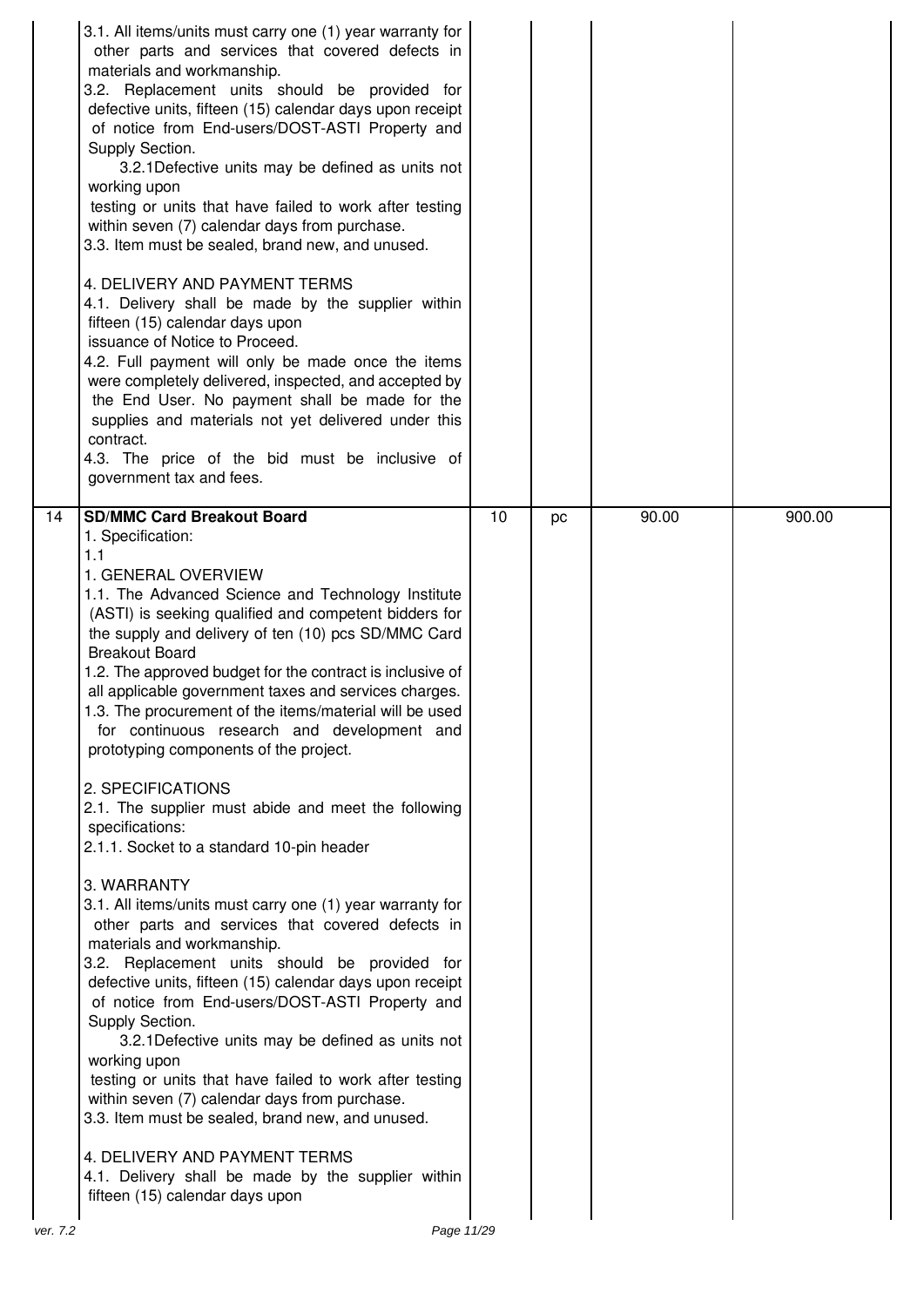|                | issuance of Notice to Proceed.<br>4.2. Full payment will only be made once the items<br>were completely delivered, inspected, and accepted by<br>the End User. No payment shall be made for the<br>supplies and materials not yet delivered under this<br>contract.<br>4.3. The price of the bid must be inclusive of<br>government tax and fees.                                                                                                                                                                                                                                                                                                                                                                                                                                                                                                                                                                                                                                                                                                                                                                                                                                                                                                                                                                                                                                                                                                                                                                                                                                                                                                                                                                                                                                                                                                                                                        |   |    |        |          |
|----------------|----------------------------------------------------------------------------------------------------------------------------------------------------------------------------------------------------------------------------------------------------------------------------------------------------------------------------------------------------------------------------------------------------------------------------------------------------------------------------------------------------------------------------------------------------------------------------------------------------------------------------------------------------------------------------------------------------------------------------------------------------------------------------------------------------------------------------------------------------------------------------------------------------------------------------------------------------------------------------------------------------------------------------------------------------------------------------------------------------------------------------------------------------------------------------------------------------------------------------------------------------------------------------------------------------------------------------------------------------------------------------------------------------------------------------------------------------------------------------------------------------------------------------------------------------------------------------------------------------------------------------------------------------------------------------------------------------------------------------------------------------------------------------------------------------------------------------------------------------------------------------------------------------------|---|----|--------|----------|
| 15             | 5S BMS Li-ion with Balancer<br>1. GENERAL OVERVIEW<br>1.1. The Advanced Science and Technology Institute<br>(ASTI) is seeking qualified and competent bidders for<br>the supply and delivery of four (4) pcs 5S BMS Li-ion<br>with Balancer<br>1.2. The approved budget for the contract is inclusive of<br>all applicable government taxes and services charges.<br>1.3. The procurement of the items/material will be used<br>for continuous research and development and<br>prototyping components of the project.<br>2. SPECIFICATIONS<br>2.1. The supplier must abide and meet the following<br>specifications:<br>2.1.1. Single cell overvoltage protection: 4.21-4.29V<br>2.1.2.<br>Single-cell over discharge protection: 2.72<br>$-2.88V$<br>2.1.3. Overcharge and discharge current: 100A<br>2.1.4. Balance current: 60mA<br>3. WARRANTY<br>3.1. All items/units must carry one (1) year warranty for<br>other parts and services that covered defects in<br>materials and workmanship.<br>3.2. Replacement units should be provided for<br>defective units, fifteen (15) calendar days upon receipt<br>of notice from End-users/DOST-ASTI Property and<br>Supply Section.<br>3.2.1 Defective units may be defined as units not<br>working upon<br>testing or units that have failed to work after testing<br>within seven (7) calendar days from purchase.<br>3.3. Item must be sealed, brand new, and unused.<br>4. DELIVERY AND PAYMENT TERMS<br>4.1. Delivery shall be made by the supplier within<br>fifteen (15) calendar days upon<br>issuance of Notice to Proceed.<br>4.2. Full payment will only be made once the items<br>were completely delivered, inspected, and accepted by<br>the End User. No payment shall be made for the<br>supplies and materials not yet delivered under this<br>contract.<br>4.3. The price of the bid must be inclusive of<br>government tax and fees. | 4 | pc | 320.00 | 1,280.00 |
| 16<br>ver. 7.2 | XT60 Connector<br>1. GENERAL OVERVIEW<br>1.1. The Advanced Science and Technology Institute<br>(ASTI) is seeking qualified and competent bidders for<br>the supply and delivery of four (4) pcs XT60 Connector<br>Page 12/29                                                                                                                                                                                                                                                                                                                                                                                                                                                                                                                                                                                                                                                                                                                                                                                                                                                                                                                                                                                                                                                                                                                                                                                                                                                                                                                                                                                                                                                                                                                                                                                                                                                                             | 4 | pc | 105.00 | 420.00   |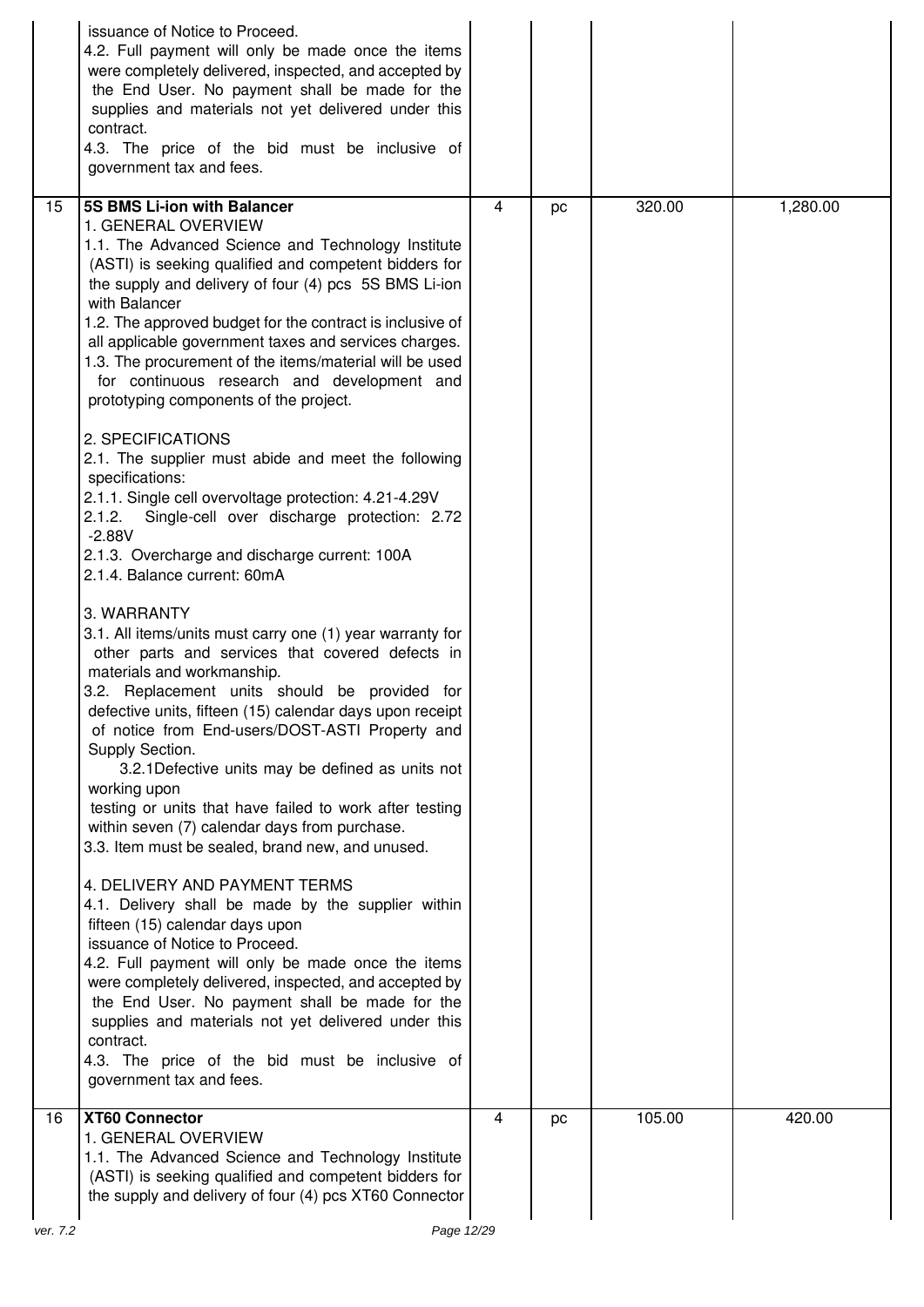|                 | 1.2. The approved budget for the contract is inclusive of<br>all applicable government taxes and services charges.<br>1.3. The procurement of the items/material will be used<br>for continuous research and development and<br>prototyping components of the project.<br>2. SPECIFICATIONS<br>2.1. The supplier must abide and meet the following<br>specifications:<br>2.1.1. Current rating: 60A<br>3. WARRANTY<br>3.1. All items/units must carry one (1) year warranty for<br>other parts and services that covered defects in<br>materials and workmanship.<br>3.2. Replacement units should be provided for<br>defective units, fifteen (15) calendar days upon receipt<br>of notice from End-users/DOST-ASTI Property and<br>Supply Section.<br>3.2.1 Defective units may be defined as units not<br>working upon<br>testing or units that have failed to work after testing<br>within seven (7) calendar days from purchase.<br>3.3. Item must be sealed, brand new, and unused.<br>4. DELIVERY AND PAYMENT TERMS<br>4.1. Delivery shall be made by the supplier within<br>fifteen (15) calendar days upon<br>issuance of Notice to Proceed.<br>4.2. Full payment will only be made once the items<br>were completely delivered, inspected, and accepted by<br>the End User. No payment shall be made for the<br>supplies and materials not yet delivered under this<br>contract.<br>4.3. The price of the bid must be inclusive of<br>government tax and fees. |                |    |         |          |
|-----------------|--------------------------------------------------------------------------------------------------------------------------------------------------------------------------------------------------------------------------------------------------------------------------------------------------------------------------------------------------------------------------------------------------------------------------------------------------------------------------------------------------------------------------------------------------------------------------------------------------------------------------------------------------------------------------------------------------------------------------------------------------------------------------------------------------------------------------------------------------------------------------------------------------------------------------------------------------------------------------------------------------------------------------------------------------------------------------------------------------------------------------------------------------------------------------------------------------------------------------------------------------------------------------------------------------------------------------------------------------------------------------------------------------------------------------------------------------------------------------|----------------|----|---------|----------|
| $\overline{17}$ | 3G/4G LTE USB dongle<br>1. GENERAL OVERVIEW<br>1.1. The Advanced Science and Technology Institute<br>(ASTI) is seeking qualified and competent bidders for<br>the supply and delivery of four (4) pcs 3G/4G LTE USB<br>dongle<br>1.2. The approved budget for the contract is inclusive of<br>all applicable government taxes and services charges.<br>1.3. The procurement of the items/material will be used<br>for continuous research and development and<br>prototyping components of the project.<br>2. SPECIFICATIONS<br>2.1. The supplier must abide and meet the following<br>specifications:<br>2.1.1. Size: 95*35*10mm<br>2.1.2. Network Type: FDDLTE, WCDMA/DC-HSPA+<br>2.1.3. Frequency Band: FDD B1 B3, 3G B1<br>2.1.4. Data Rate: FDD-LTE: DL100/150Mbps/UL<br>50Mbps, TDD-LTE:<br>2.1.4.1. DL 61Mbps/UL 18Mbps, WCDMA: DL<br>42Mbps/UL 5.76Mbps,<br>2.1.4.2. EVDO: DL 3.1Mbps/UL 1.8Mbps<br>2.1.5. USIM/SIM: Micro 6 pin SIM card interface                                                                                                                                                                                                                                                                                                                                                                                                                                                                                                              | $\overline{4}$ | pc | 2150.00 | 8,600.00 |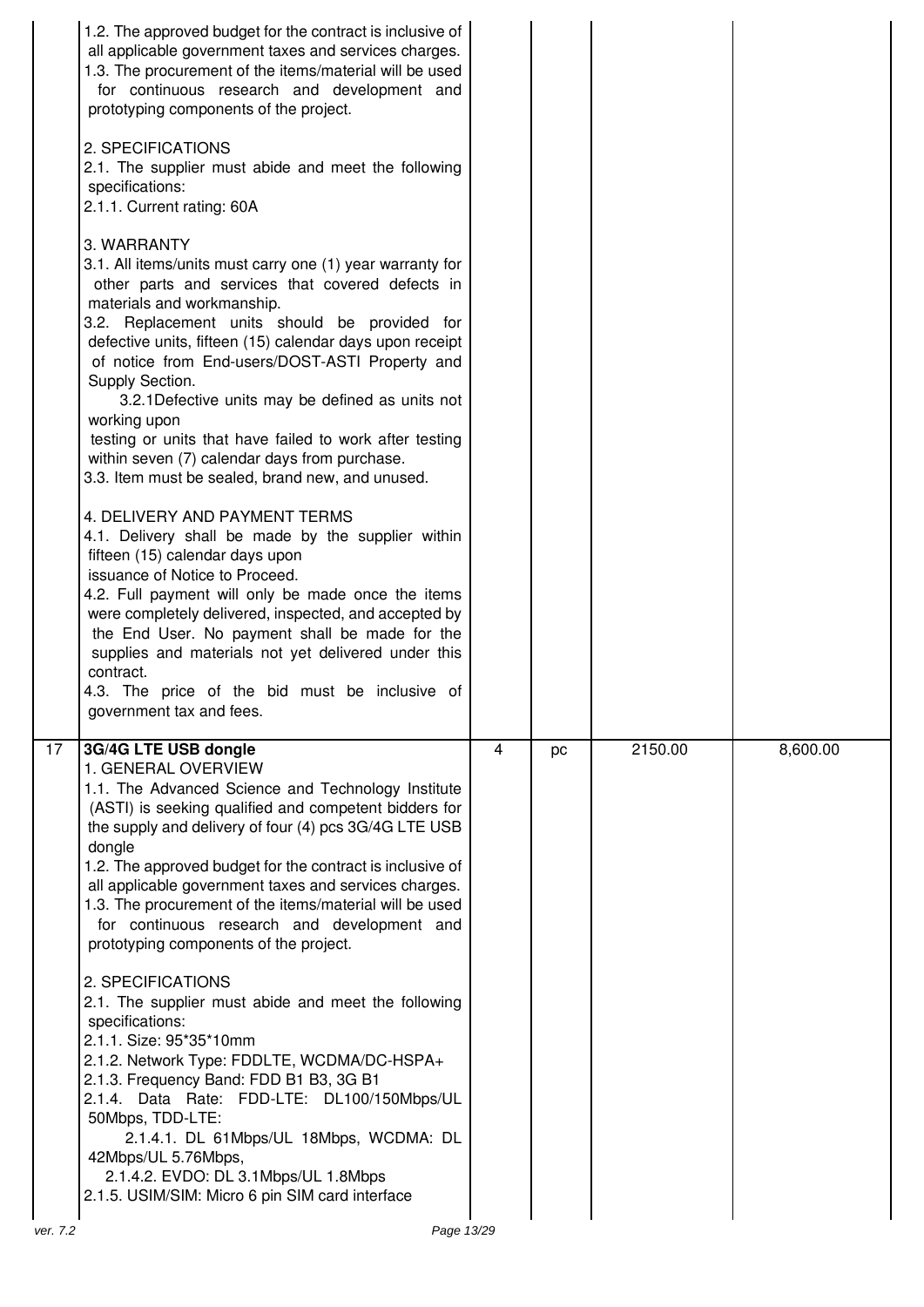|    | 2.1.6. Memory Extension: Support TF/SD card up to<br>32GB<br>2.1.7. WiFi Standard: 802.11b/g/n, Up to 150Mbps<br>3. WARRANTY<br>3.1. All items/units must carry one (1) year warranty for<br>other parts and services that covered defects in<br>materials and workmanship.<br>3.2. Replacement units should be provided for<br>defective units, fifteen (15) calendar days upon receipt<br>of notice from End-users/DOST-ASTI Property and<br>Supply Section.<br>3.2.1 Defective units may be defined as units not<br>working upon<br>testing or units that have failed to work after testing<br>within seven (7) calendar days from purchase.<br>3.3. Item must be sealed, brand new, and unused.<br>4. DELIVERY AND PAYMENT TERMS<br>4.1. Delivery shall be made by the supplier within<br>fifteen (15) calendar days upon<br>issuance of Notice to Proceed.<br>4.2. Full payment will only be made once the items<br>were completely delivered, inspected, and accepted by<br>the End User. No payment shall be made for the<br>supplies and materials not yet delivered under this<br>contract.<br>4.3. The price of the bid must be inclusive of<br>government tax and fees. |                |    |        |        |
|----|------------------------------------------------------------------------------------------------------------------------------------------------------------------------------------------------------------------------------------------------------------------------------------------------------------------------------------------------------------------------------------------------------------------------------------------------------------------------------------------------------------------------------------------------------------------------------------------------------------------------------------------------------------------------------------------------------------------------------------------------------------------------------------------------------------------------------------------------------------------------------------------------------------------------------------------------------------------------------------------------------------------------------------------------------------------------------------------------------------------------------------------------------------------------------------|----------------|----|--------|--------|
| 18 | HDMI Port Male to 2 Female 1 In 2 Out Splitter<br><b>Cable Converter</b><br>1. GENERAL OVERVIEW<br>1.1. The Advanced Science and Technology Institute<br>(ASTI) is seeking qualified and competent bidders for<br>the supply and delivery of four (4) pcs HDMI Port Male<br>to 2 Female 1 In 2 Out Splitter Cable Converter<br>1.2. The approved budget for the contract is inclusive of                                                                                                                                                                                                                                                                                                                                                                                                                                                                                                                                                                                                                                                                                                                                                                                           | $\overline{4}$ | pc | 120.00 | 480.00 |
|    | all applicable government taxes and services charges.<br>1.3. The procurement of the items/material will be used<br>for continuous research and development and<br>prototyping components of the project.<br>2. SPECIFICATIONS<br>2.1. The supplier must abide and meet the following<br>specifications:<br>2.1.1. Length: 11.8 inch (30 cm)<br>2.1.2. Support 480i, 480p, 720p, 1080i, 1080p.<br>2.1.3. Dimension: 180*80*20mm<br>3. WARRANTY<br>3.1. All items/units must carry one (1) year warranty for                                                                                                                                                                                                                                                                                                                                                                                                                                                                                                                                                                                                                                                                        |                |    |        |        |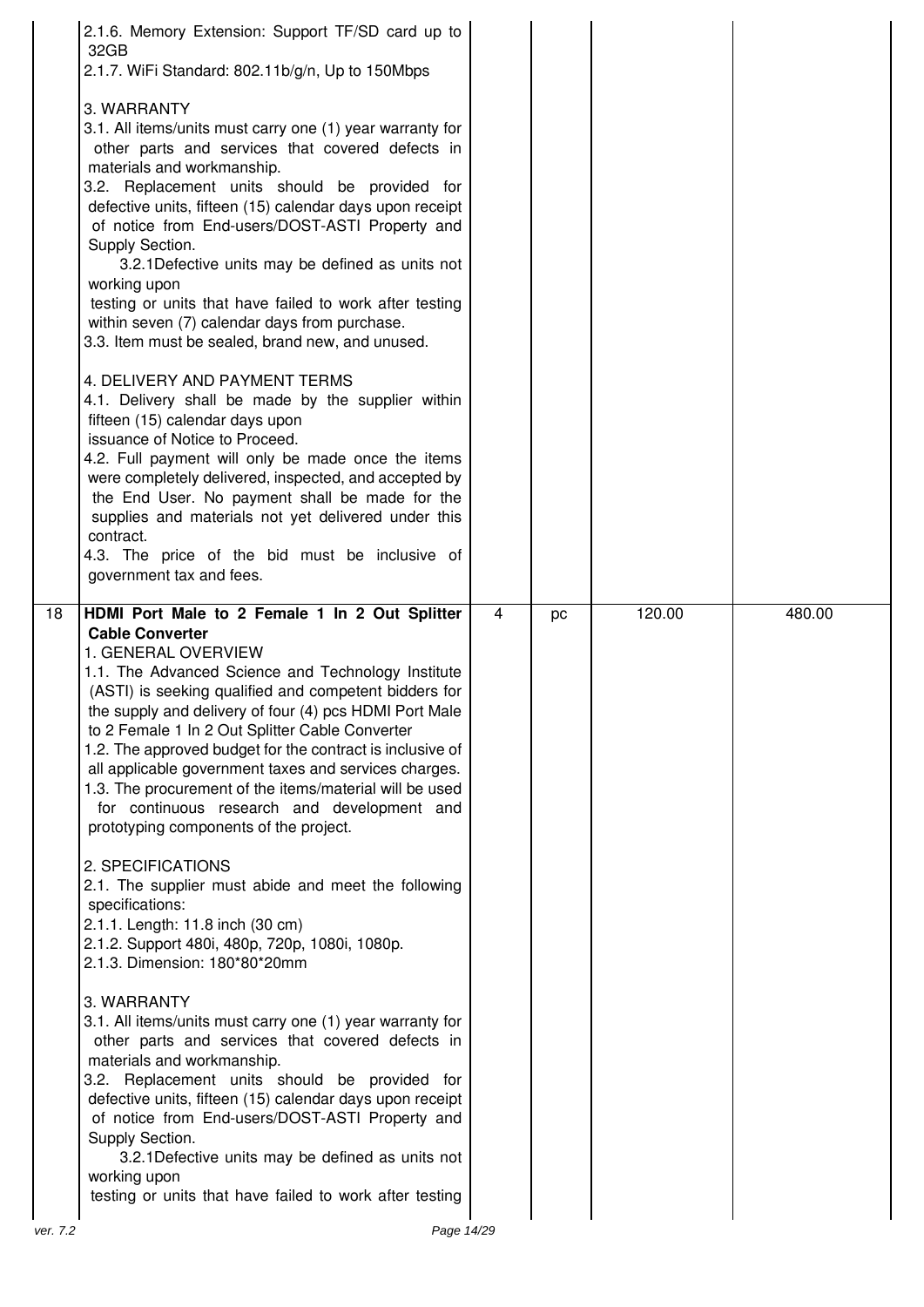|          | within seven (7) calendar days from purchase.<br>3.3. Item must be sealed, brand new, and unused.                                                                                                                                                                                                                                                                                                                                                                                                                                                                                                                                                                                                                                                                                                                                                                                                                                                                                                                                                                                                                                                                                                                                                                                                                                                                                                                                                                                                                                                                                                                                                                                           |                |    |         |           |
|----------|---------------------------------------------------------------------------------------------------------------------------------------------------------------------------------------------------------------------------------------------------------------------------------------------------------------------------------------------------------------------------------------------------------------------------------------------------------------------------------------------------------------------------------------------------------------------------------------------------------------------------------------------------------------------------------------------------------------------------------------------------------------------------------------------------------------------------------------------------------------------------------------------------------------------------------------------------------------------------------------------------------------------------------------------------------------------------------------------------------------------------------------------------------------------------------------------------------------------------------------------------------------------------------------------------------------------------------------------------------------------------------------------------------------------------------------------------------------------------------------------------------------------------------------------------------------------------------------------------------------------------------------------------------------------------------------------|----------------|----|---------|-----------|
|          | 4. DELIVERY AND PAYMENT TERMS<br>4.1. Delivery shall be made by the supplier within<br>fifteen (15) calendar days upon<br>issuance of Notice to Proceed.<br>4.2. Full payment will only be made once the items<br>were completely delivered, inspected, and accepted by<br>the End User. No payment shall be made for the<br>supplies and materials not yet delivered under this<br>contract.<br>4.3. The price of the bid must be inclusive of<br>government tax and fees.                                                                                                                                                                                                                                                                                                                                                                                                                                                                                                                                                                                                                                                                                                                                                                                                                                                                                                                                                                                                                                                                                                                                                                                                                 |                |    |         |           |
| 19       | <b>Barcode Scanner</b><br>1. GENERAL OVERVIEW                                                                                                                                                                                                                                                                                                                                                                                                                                                                                                                                                                                                                                                                                                                                                                                                                                                                                                                                                                                                                                                                                                                                                                                                                                                                                                                                                                                                                                                                                                                                                                                                                                               | $\overline{4}$ | pc | 1300.00 | 5,200.00  |
|          | 1.1. The Advanced Science and Technology Institute<br>(ASTI) is seeking qualified and competent bidders for<br>the supply and delivery of four (4) pcs Barcode<br>Scanner<br>1.2. The approved budget for the contract is inclusive of<br>all applicable government taxes and services charges.<br>1.3. The procurement of the items/material will be used<br>for continuous research and development and<br>prototyping components of the project.<br>2. SPECIFICATIONS<br>2.1. The supplier must abide and meet the following<br>specifications:<br>2.1.1.1D/2D/QR<br>2.1.2. Auto-sensing<br>2.1.3. Linux compatible<br>3. WARRANTY<br>3.1. All items/units must carry one (1) year warranty for<br>other parts and services that covered defects in<br>materials and workmanship.<br>3.2. Replacement units should be provided for<br>defective units, fifteen (15) calendar days upon receipt<br>of notice from End-users/DOST-ASTI Property and<br>Supply Section.<br>3.2.1 Defective units may be defined as units not<br>working upon<br>testing or units that have failed to work after testing<br>within seven (7) calendar days from purchase.<br>3.3. Item must be sealed, brand new, and unused.<br>4. DELIVERY AND PAYMENT TERMS<br>4.1. Delivery shall be made by the supplier within<br>fifteen (15) calendar days upon<br>issuance of Notice to Proceed.<br>4.2. Full payment will only be made once the items<br>were completely delivered, inspected, and accepted by<br>the End User. No payment shall be made for the<br>supplies and materials not yet delivered under this<br>contract.<br>4.3. The price of the bid must be inclusive of<br>government tax and fees. |                |    |         |           |
| 20       | Keyboard with smartcard reader                                                                                                                                                                                                                                                                                                                                                                                                                                                                                                                                                                                                                                                                                                                                                                                                                                                                                                                                                                                                                                                                                                                                                                                                                                                                                                                                                                                                                                                                                                                                                                                                                                                              | 4              | pc | 3500.00 | 14,000.00 |
| ver. 7.2 | Page 15/29                                                                                                                                                                                                                                                                                                                                                                                                                                                                                                                                                                                                                                                                                                                                                                                                                                                                                                                                                                                                                                                                                                                                                                                                                                                                                                                                                                                                                                                                                                                                                                                                                                                                                  |                |    |         |           |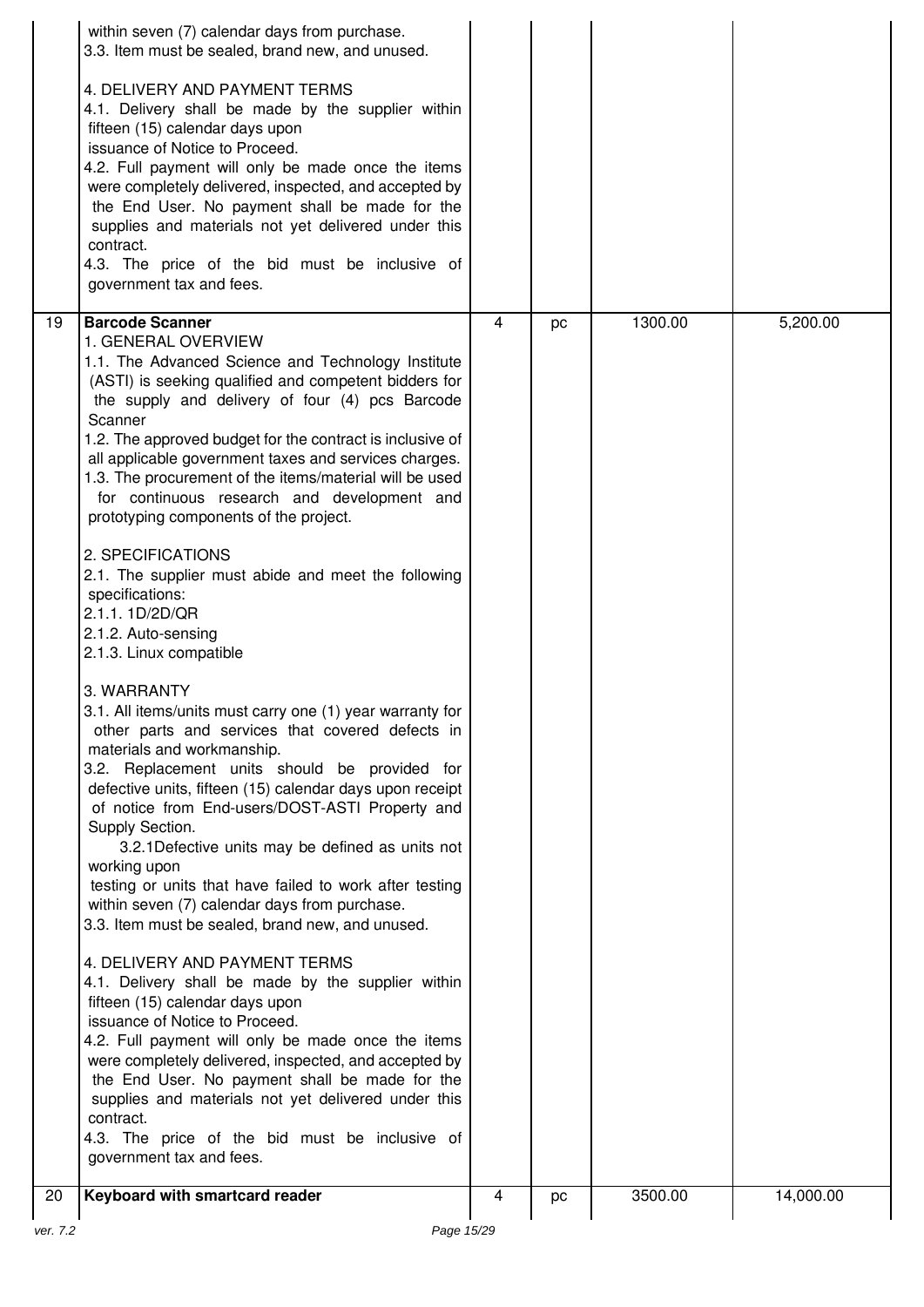|          | 1. GENERAL OVERVIEW<br>1.1. The Advanced Science and Technology Institute<br>(ASTI) is seeking qualified and competent bidders for<br>the supply and delivery of four (4) pcs Keyboard with<br>smartcard reader<br>1.2. The approved budget for the contract is inclusive of<br>all applicable government taxes and services charges.<br>1.3. The procurement of the items/material will be used<br>for continuous research and development and<br>prototyping components of the project.<br>2. SPECIFICATIONS<br>2.1. The supplier must abide and meet the following<br>specifications:<br>2.1.1. Device Type: Keyboard<br>2.1.2. Interface: USB<br>2.1.3. Connectivity Technology: Wired<br>2.1.4. Keys Qty: 104<br>2.1.5. Security Devices: Smart card reader<br>2.1.6. Features: Palm rest, spill-resistant, low profile<br>keys<br>2.1.7. Dimensions (WxDxH): 17.6 in x 5.9 in x 1.6 in<br>2.1.8. Weight: 19.36 oz<br>3. WARRANTY<br>3.1. All items/units must carry one (1) year warranty for<br>other parts and services that covered defects in<br>materials and workmanship.<br>3.2. Replacement units should be provided for<br>defective units, fifteen (15) calendar days upon receipt<br>of notice from End-users/DOST-ASTI Property and<br>Supply Section.<br>3.2.1 Defective units may be defined as units not<br>working upon<br>testing or units that have failed to work after testing<br>within seven (7) calendar days from purchase.<br>3.3. Item must be sealed, brand new, and unused.<br>4. DELIVERY AND PAYMENT TERMS<br>4.1. Delivery shall be made by the supplier within<br>fifteen (15) calendar days upon<br>issuance of Notice to Proceed.<br>4.2. Full payment will only be made once the items<br>were completely delivered, inspected, and accepted by<br>the End User. No payment shall be made for the<br>supplies and materials not yet delivered under this<br>contract. |   |    |         |          |
|----------|----------------------------------------------------------------------------------------------------------------------------------------------------------------------------------------------------------------------------------------------------------------------------------------------------------------------------------------------------------------------------------------------------------------------------------------------------------------------------------------------------------------------------------------------------------------------------------------------------------------------------------------------------------------------------------------------------------------------------------------------------------------------------------------------------------------------------------------------------------------------------------------------------------------------------------------------------------------------------------------------------------------------------------------------------------------------------------------------------------------------------------------------------------------------------------------------------------------------------------------------------------------------------------------------------------------------------------------------------------------------------------------------------------------------------------------------------------------------------------------------------------------------------------------------------------------------------------------------------------------------------------------------------------------------------------------------------------------------------------------------------------------------------------------------------------------------------------------------------------------------------------------------------------------|---|----|---------|----------|
|          | 4.3. The price of the bid must be inclusive of<br>government tax and fees.                                                                                                                                                                                                                                                                                                                                                                                                                                                                                                                                                                                                                                                                                                                                                                                                                                                                                                                                                                                                                                                                                                                                                                                                                                                                                                                                                                                                                                                                                                                                                                                                                                                                                                                                                                                                                                     |   |    |         |          |
| 21       | <b>45L Plastic Storage box</b><br>1. GENERAL OVERVIEW<br>1.1. The Advanced Science and Technology Institute<br>(ASTI) is seeking qualified and competent bidders for<br>the supply and delivery of five (5) pcs 45L Plastic<br>Storage box<br>1.2. The approved budget for the contract is inclusive of<br>all applicable government taxes and services charges.<br>1.3. The procurement of the items/material will be used<br>for continuous research and development and<br>prototyping components of the project.                                                                                                                                                                                                                                                                                                                                                                                                                                                                                                                                                                                                                                                                                                                                                                                                                                                                                                                                                                                                                                                                                                                                                                                                                                                                                                                                                                                           | 5 | pc | 1150.00 | 5,750.00 |
| ver. 7.2 | Page 16/29                                                                                                                                                                                                                                                                                                                                                                                                                                                                                                                                                                                                                                                                                                                                                                                                                                                                                                                                                                                                                                                                                                                                                                                                                                                                                                                                                                                                                                                                                                                                                                                                                                                                                                                                                                                                                                                                                                     |   |    |         |          |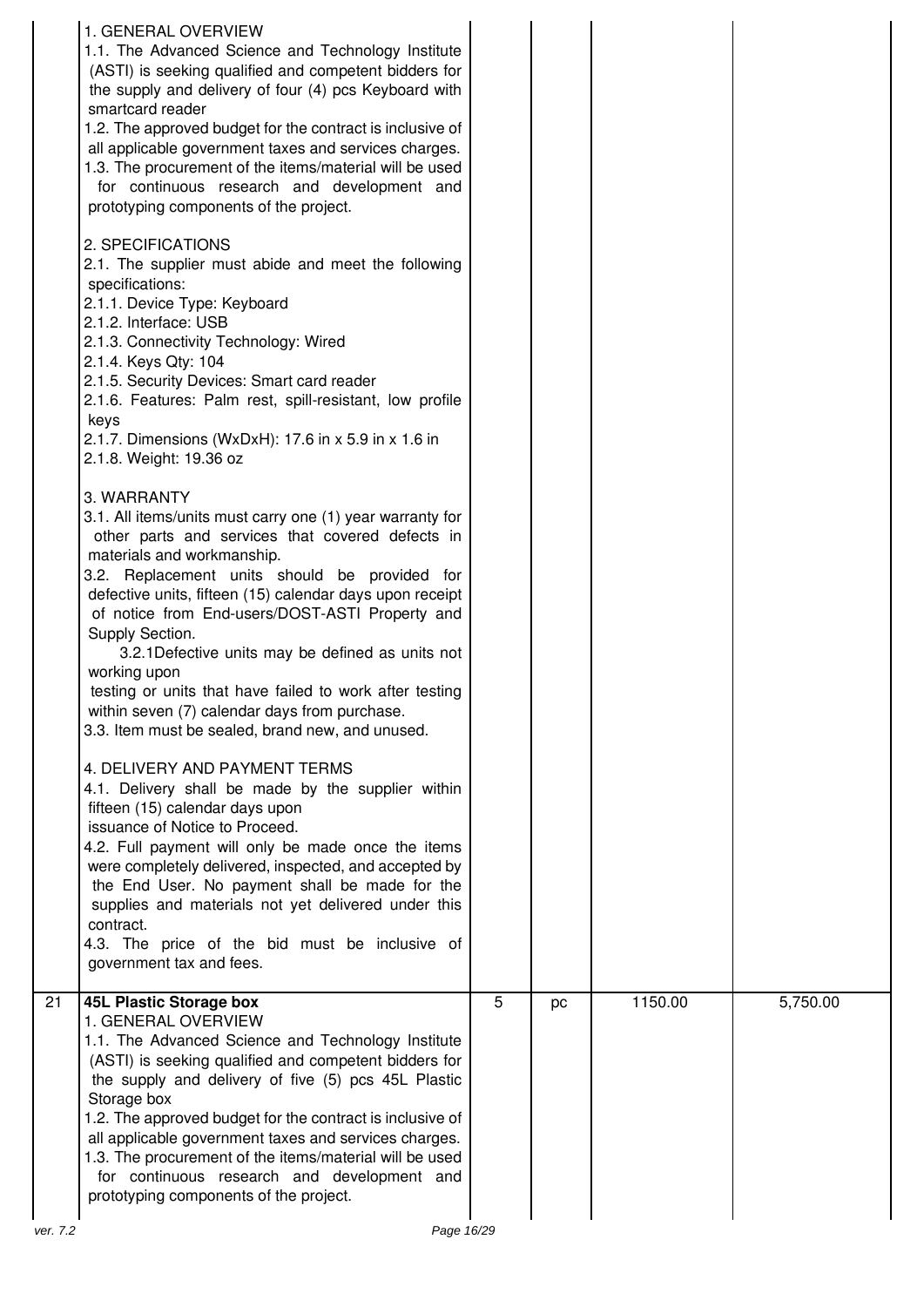|    | 2. SPECIFICATIONS<br>2.1. The supplier must abide and meet the following<br>specifications:<br>2.1.1. Stackable<br>2.1.2. Durable<br>2.1.3. With wheels<br>2.1.4. Clear or White<br>3. WARRANTY<br>3.1. All items/units must carry one (1) year warranty for<br>other parts and services that covered defects in<br>materials and workmanship.<br>3.2. Replacement units should be provided for<br>defective units, fifteen (15) calendar days upon receipt<br>of notice from End-users/DOST-ASTI Property and<br>Supply Section.<br>3.2.1Defective units may be defined as units not<br>working upon<br>testing or units that have failed to work after testing<br>within seven (7) calendar days from purchase.<br>3.3. Item must be sealed, brand new, and unused.<br>4. DELIVERY AND PAYMENT TERMS<br>4.1. Delivery shall be made by the supplier within<br>fifteen (15) calendar days upon<br>issuance of Notice to Proceed.<br>4.2. Full payment will only be made once the items<br>were completely delivered, inspected, and accepted by<br>the End User. No payment shall be made for the<br>supplies and materials not yet delivered under this<br>contract.<br>4.3. The price of the bid must be inclusive of<br>government tax and fees. |   |    |         |          |
|----|------------------------------------------------------------------------------------------------------------------------------------------------------------------------------------------------------------------------------------------------------------------------------------------------------------------------------------------------------------------------------------------------------------------------------------------------------------------------------------------------------------------------------------------------------------------------------------------------------------------------------------------------------------------------------------------------------------------------------------------------------------------------------------------------------------------------------------------------------------------------------------------------------------------------------------------------------------------------------------------------------------------------------------------------------------------------------------------------------------------------------------------------------------------------------------------------------------------------------------------------------|---|----|---------|----------|
| 22 | <b>65L Plastic Storage box</b><br>1. GENERAL OVERVIEW<br>1.1. The Advanced Science and Technology Institute<br>(ASTI) is seeking qualified and competent bidders for<br>the supply and delivery of four (4) pcs 65L Plastic<br>Storage box<br>1.2. The approved budget for the contract is inclusive of<br>all applicable government taxes and services charges.<br>1.3. The procurement of the items/material will be used<br>for continuous research and development and<br>prototyping components of the project.<br>2. SPECIFICATIONS<br>2.1. The supplier must abide and meet the following<br>specifications:                                                                                                                                                                                                                                                                                                                                                                                                                                                                                                                                                                                                                                  | 4 | рc | 2100.00 | 8,400.00 |
|    | 2.1.1. Stackable<br>2.1.2. Durable<br>2.1.3. With wheels<br>2.1.4. Clear or White<br>3. WARRANTY<br>3.1. All items/units must carry one (1) year warranty for<br>other parts and services that covered defects in<br>materials and workmanship.<br>3.2. Replacement units should be provided for<br>defective units, fifteen (15) calendar days upon receipt                                                                                                                                                                                                                                                                                                                                                                                                                                                                                                                                                                                                                                                                                                                                                                                                                                                                                         |   |    |         |          |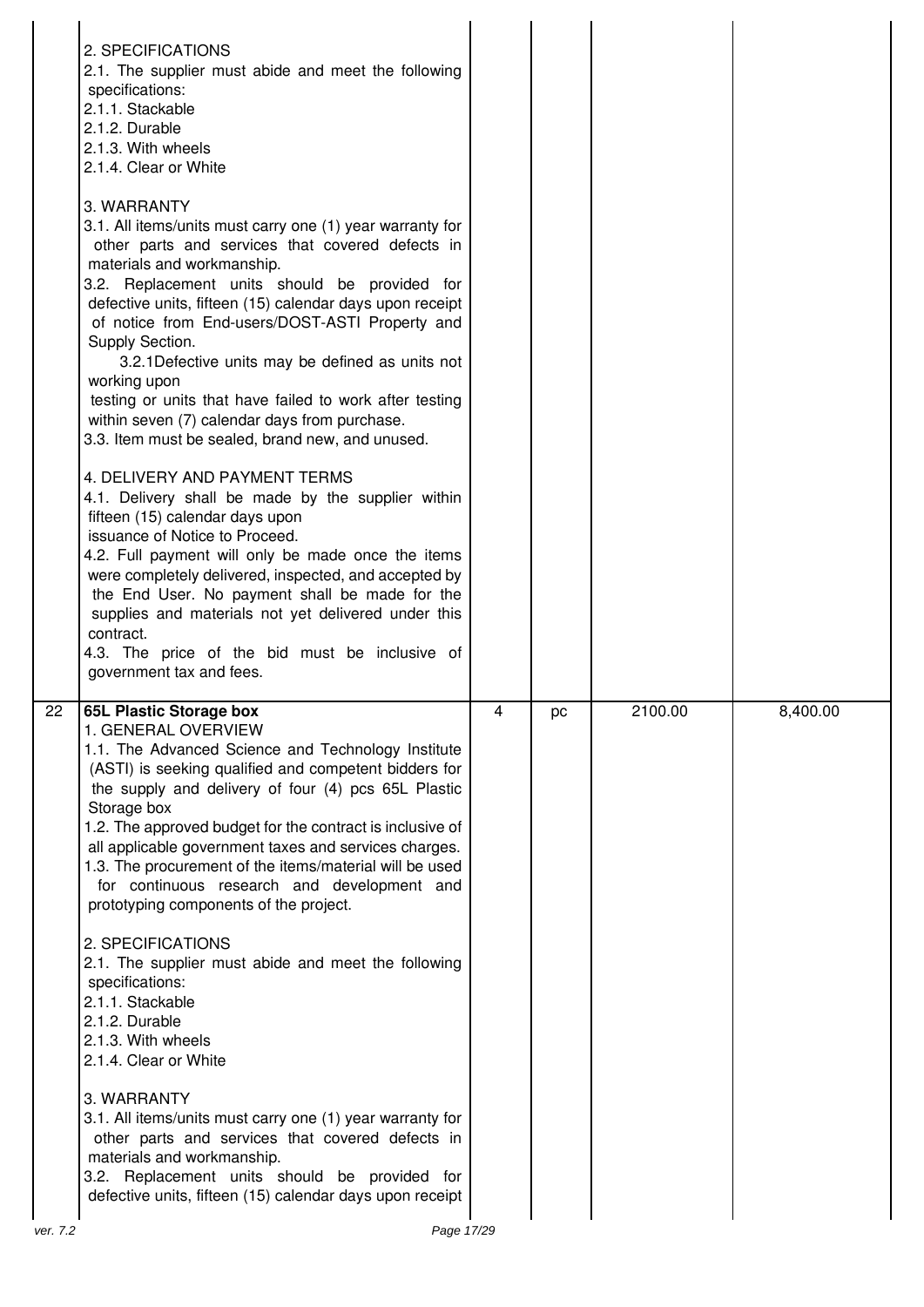|                | of notice from End-users/DOST-ASTI Property and<br>Supply Section.<br>3.2.1 Defective units may be defined as units not<br>working upon<br>testing or units that have failed to work after testing<br>within seven (7) calendar days from purchase.<br>3.3. Item must be sealed, brand new, and unused.<br>4. DELIVERY AND PAYMENT TERMS<br>4.1. Delivery shall be made by the supplier within<br>fifteen (15) calendar days upon<br>issuance of Notice to Proceed.<br>4.2. Full payment will only be made once the items<br>were completely delivered, inspected, and accepted by<br>the End User. No payment shall be made for the<br>supplies and materials not yet delivered under this<br>contract.<br>4.3. The price of the bid must be inclusive of<br>government tax and fees.                                                                                                                                                                                                                                                                                                                                                                                                                                                                                                                                                                                                                                                                                                                                                                                                                     |   |    |         |          |
|----------------|------------------------------------------------------------------------------------------------------------------------------------------------------------------------------------------------------------------------------------------------------------------------------------------------------------------------------------------------------------------------------------------------------------------------------------------------------------------------------------------------------------------------------------------------------------------------------------------------------------------------------------------------------------------------------------------------------------------------------------------------------------------------------------------------------------------------------------------------------------------------------------------------------------------------------------------------------------------------------------------------------------------------------------------------------------------------------------------------------------------------------------------------------------------------------------------------------------------------------------------------------------------------------------------------------------------------------------------------------------------------------------------------------------------------------------------------------------------------------------------------------------------------------------------------------------------------------------------------------------|---|----|---------|----------|
| 23<br>ver. 7.2 | <b>Extension Cord Rain-proof</b><br>1. GENERAL OVERVIEW<br>1.1. The Advanced Science and Technology Institute<br>(ASTI) is seeking qualified and competent bidders for<br>the supply and delivery of four (4) pcs Extension Cord<br>Rain-proof<br>1.2. The approved budget for the contract is inclusive of<br>all applicable government taxes and services charges.<br>1.3. The procurement of the items/material will be used<br>for continuous research and development and<br>prototyping components of the project.<br>2. SPECIFICATIONS<br>2.1. The supplier must abide and meet the following<br>specifications:<br>2.1.1. Heavy Duty Rain-Proof<br>2.1.2. 6M Cord Length<br>2.1.3. High-quality copper inside<br>2.1.4. Drip/splash protected<br>2.1.5. Overload protected<br>2.1.6. Hanging-type installation option<br>2.1.7. 3-Gang universal outlet<br>2.1.8. Wire-lock design<br>3. WARRANTY<br>3.1. All items/units must carry one (1) year warranty for<br>other parts and services that covered defects in<br>materials and workmanship.<br>3.2. Replacement units should be provided for<br>defective units, fifteen (15) calendar days upon receipt<br>of notice from End-users/DOST-ASTI Property and<br>Supply Section.<br>3.2.1 Defective units may be defined as units not<br>working upon<br>testing or units that have failed to work after testing<br>within seven (7) calendar days from purchase.<br>3.3. Item must be sealed, brand new, and unused.<br>4. DELIVERY AND PAYMENT TERMS<br>4.1. Delivery shall be made by the supplier within<br>fifteen (15) calendar days upon | 4 | pc | 1150.00 | 4,600.00 |
|                | Page 18/29                                                                                                                                                                                                                                                                                                                                                                                                                                                                                                                                                                                                                                                                                                                                                                                                                                                                                                                                                                                                                                                                                                                                                                                                                                                                                                                                                                                                                                                                                                                                                                                                 |   |    |         |          |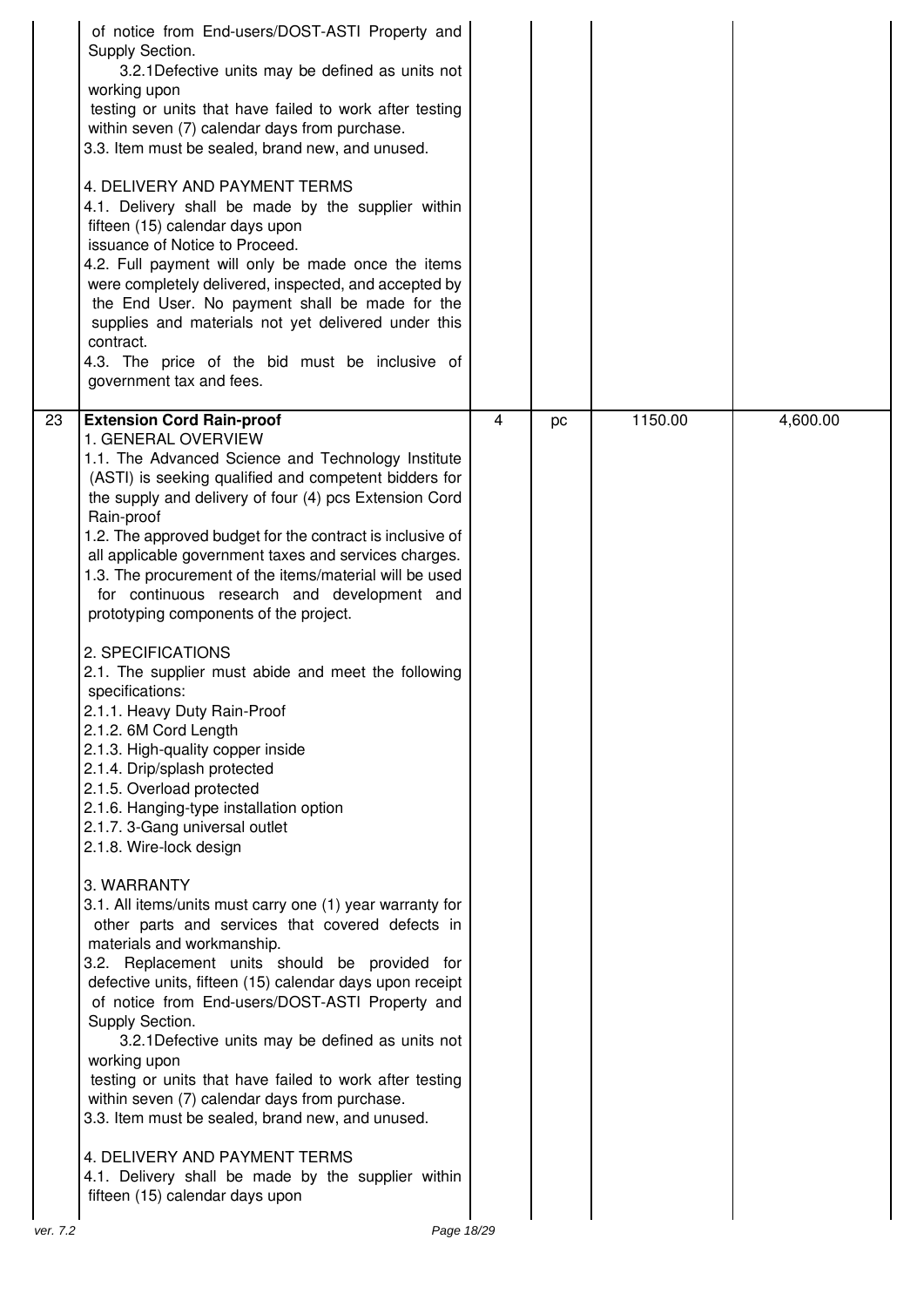|          | issuance of Notice to Proceed.<br>4.2. Full payment will only be made once the items<br>were completely delivered, inspected, and accepted by<br>the End User. No payment shall be made for the<br>supplies and materials not yet delivered under this<br>contract.<br>4.3. The price of the bid must be inclusive of<br>government tax and fees.                                                                                                                                                                                                                                                                                                                                                                                                                                                                                                                                                                                                                                                                                                                                                                                                                                                                                                                                                                                                                                                                                                                                                                                                                                                                                                                                                                                                                                                                                                                                                                                                                                                                                                                                             |   |    |        |          |
|----------|-----------------------------------------------------------------------------------------------------------------------------------------------------------------------------------------------------------------------------------------------------------------------------------------------------------------------------------------------------------------------------------------------------------------------------------------------------------------------------------------------------------------------------------------------------------------------------------------------------------------------------------------------------------------------------------------------------------------------------------------------------------------------------------------------------------------------------------------------------------------------------------------------------------------------------------------------------------------------------------------------------------------------------------------------------------------------------------------------------------------------------------------------------------------------------------------------------------------------------------------------------------------------------------------------------------------------------------------------------------------------------------------------------------------------------------------------------------------------------------------------------------------------------------------------------------------------------------------------------------------------------------------------------------------------------------------------------------------------------------------------------------------------------------------------------------------------------------------------------------------------------------------------------------------------------------------------------------------------------------------------------------------------------------------------------------------------------------------------|---|----|--------|----------|
| 24       | <b>Extension Cord 6-gang</b><br>1. GENERAL OVERVIEW<br>1.1. The Advanced Science and Technology Institute<br>(ASTI) is seeking qualified and competent bidders for<br>the supply and delivery of four (4) pcs Extension Cord<br>6-gang<br>1.2. The approved budget for the contract is inclusive of<br>all applicable government taxes and services charges.<br>1.3. The procurement of the items/material will be used<br>for continuous research and development and<br>prototyping components of the project.<br>2. SPECIFICATIONS<br>2.1. The supplier must abide and meet the following<br>specifications:<br>2.1.1. 6-gang universal outlet<br>2.1.2. with individual switch<br>2.1.3. Certified Genuine & Original<br>2.1.4. Rigid brass strips for internal connection<br>2.1.5. Outlets are made of copper material for better<br>grip<br>2.1.6. Impact-resistant and highly conductive<br>2.1.7. With built-in safety circuit breaker<br>2.1.8. With a built-in lightning protector<br>2.1.9. Maximum wattage: 2500W<br>2.1.10. Current: 10A<br>2.1.11. Voltage: 250V<br>2.1.12. Cord Length: 1.83 Meters<br>3. WARRANTY<br>3.1. All items/units must carry one (1) year warranty for<br>other parts and services that covered defects in<br>materials and workmanship.<br>3.2. Replacement units should be provided for<br>defective units, fifteen (15) calendar days upon receipt<br>of notice from End-users/DOST-ASTI Property and<br>Supply Section.<br>3.2.1 Defective units may be defined as units not<br>working upon<br>testing or units that have failed to work after testing<br>within seven (7) calendar days from purchase.<br>3.3. Item must be sealed, brand new, and unused.<br>4. DELIVERY AND PAYMENT TERMS<br>4.1. Delivery shall be made by the supplier within<br>fifteen (15) calendar days upon<br>issuance of Notice to Proceed.<br>4.2. Full payment will only be made once the items<br>were completely delivered, inspected, and accepted by<br>the End User. No payment shall be made for the<br>supplies and materials not yet delivered under this | 4 | pc | 800.00 | 3,200.00 |
| ver. 7.2 | contract.<br>Page 19/29                                                                                                                                                                                                                                                                                                                                                                                                                                                                                                                                                                                                                                                                                                                                                                                                                                                                                                                                                                                                                                                                                                                                                                                                                                                                                                                                                                                                                                                                                                                                                                                                                                                                                                                                                                                                                                                                                                                                                                                                                                                                       |   |    |        |          |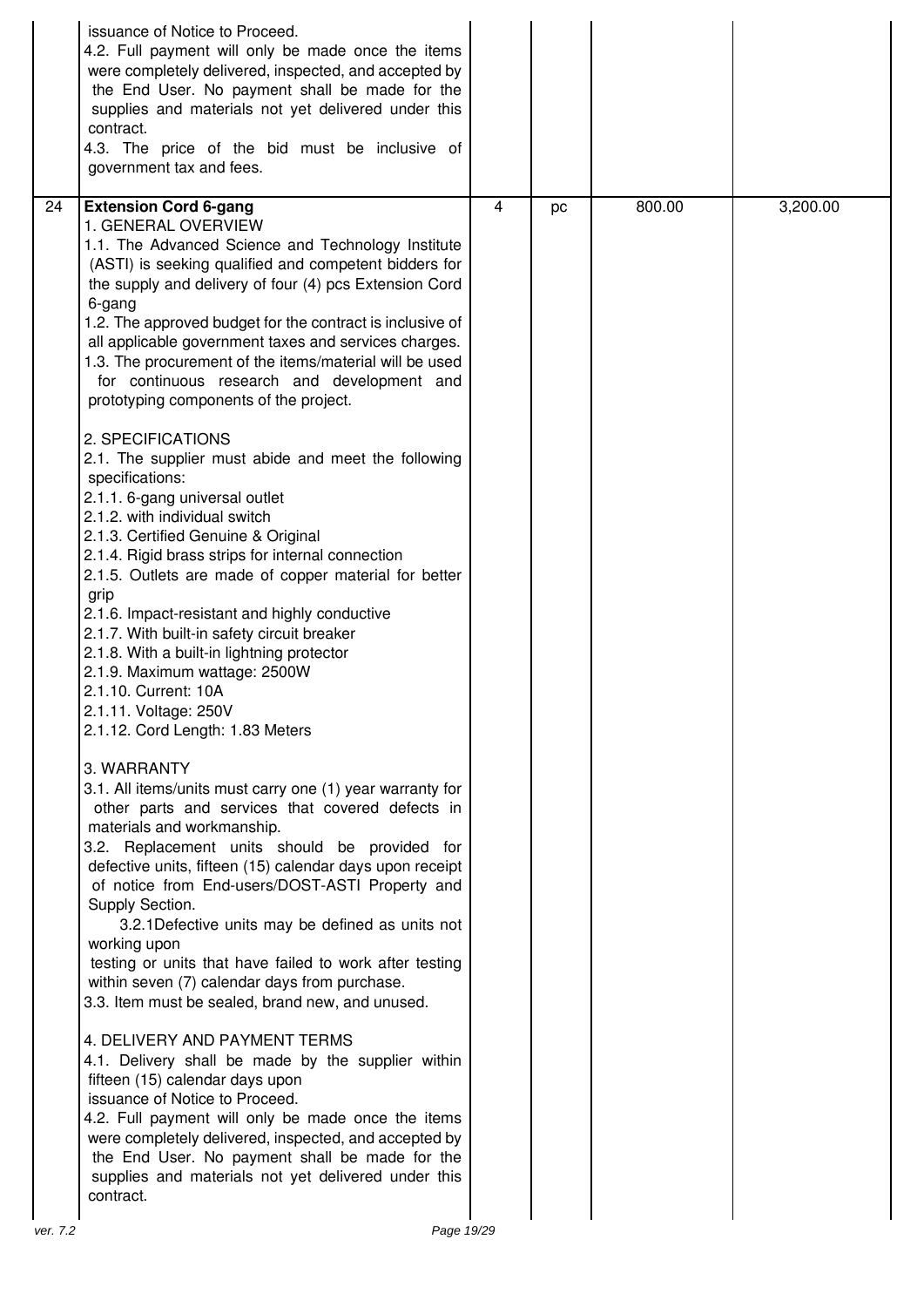|    | 4.3. The price of the bid must be inclusive of<br>government tax and fees.                                                                                                                                                                                                                                                                                                                                                                                                                                                                                                                                                                                                                                                                                                                                                                                                                                                                                                                                                                                                                                                                                                                                                                                                                                                                                                                                                                                                                                                                                                                                                                                                                                                |   |     |        |          |
|----|---------------------------------------------------------------------------------------------------------------------------------------------------------------------------------------------------------------------------------------------------------------------------------------------------------------------------------------------------------------------------------------------------------------------------------------------------------------------------------------------------------------------------------------------------------------------------------------------------------------------------------------------------------------------------------------------------------------------------------------------------------------------------------------------------------------------------------------------------------------------------------------------------------------------------------------------------------------------------------------------------------------------------------------------------------------------------------------------------------------------------------------------------------------------------------------------------------------------------------------------------------------------------------------------------------------------------------------------------------------------------------------------------------------------------------------------------------------------------------------------------------------------------------------------------------------------------------------------------------------------------------------------------------------------------------------------------------------------------|---|-----|--------|----------|
| 25 | Electronic components storage organizer<br>1. GENERAL OVERVIEW<br>1.1. The Advanced Science and Technology Institute<br>(ASTI) is seeking qualified and competent bidders for<br>the supply and delivery of eight (8) pcs Electronic<br>components storage organizer<br>1.2. The approved budget for the contract is inclusive of<br>all applicable government taxes and services charges.<br>1.3. The procurement of the items/material will be used<br>for continuous research and development and<br>prototyping components of the project.<br>2. SPECIFICATIONS<br>2.1. The supplier must abide and meet the following<br>specifications:<br>2.1.1. with at least 28 slots<br>2.1.2. adjustable grid<br>2.1.3. transparent box<br>3. WARRANTY<br>3.1. All items/units must carry one (1) year warranty for<br>other parts and services that covered defects in<br>materials and workmanship.<br>3.2. Replacement units should be provided for<br>defective units, fifteen (15) calendar days upon receipt<br>of notice from End-users/DOST-ASTI Property and<br>Supply Section.<br>3.2.1 Defective units may be defined as units not<br>working upon<br>testing or units that have failed to work after testing<br>within seven (7) calendar days from purchase.<br>3.3. Item must be sealed, brand new, and unused.<br>4. DELIVERY AND PAYMENT TERMS<br>4.1. Delivery shall be made by the supplier within<br>fifteen (15) calendar days upon<br>issuance of Notice to Proceed.<br>4.2. Full payment will only be made once the items<br>were completely delivered, inspected, and accepted by<br>the End User. No payment shall be made for the<br>supplies and materials not yet delivered under this<br>contract. | 8 | pc  | 750.00 | 6,000.00 |
|    | 4.3. The price of the bid must be inclusive of<br>government tax and fees.                                                                                                                                                                                                                                                                                                                                                                                                                                                                                                                                                                                                                                                                                                                                                                                                                                                                                                                                                                                                                                                                                                                                                                                                                                                                                                                                                                                                                                                                                                                                                                                                                                                |   |     |        |          |
| 26 | <b>Spray Paint</b><br>1. GENERAL OVERVIEW<br>1.1. The Advanced Science and Technology Institute<br>(ASTI) is seeking qualified and competent bidders for<br>the supply and delivery of six (6) cans Spray Paint<br>1.2. The approved budget for the contract is inclusive of<br>all applicable government taxes and services charges.<br>1.3. The procurement of the items/material will be used<br>for continuous research and development and<br>prototyping components of the project.<br>2. SPECIFICATIONS<br>2.1. The supplier must abide and meet the following                                                                                                                                                                                                                                                                                                                                                                                                                                                                                                                                                                                                                                                                                                                                                                                                                                                                                                                                                                                                                                                                                                                                                     | 6 | can | 150.00 | 900.00   |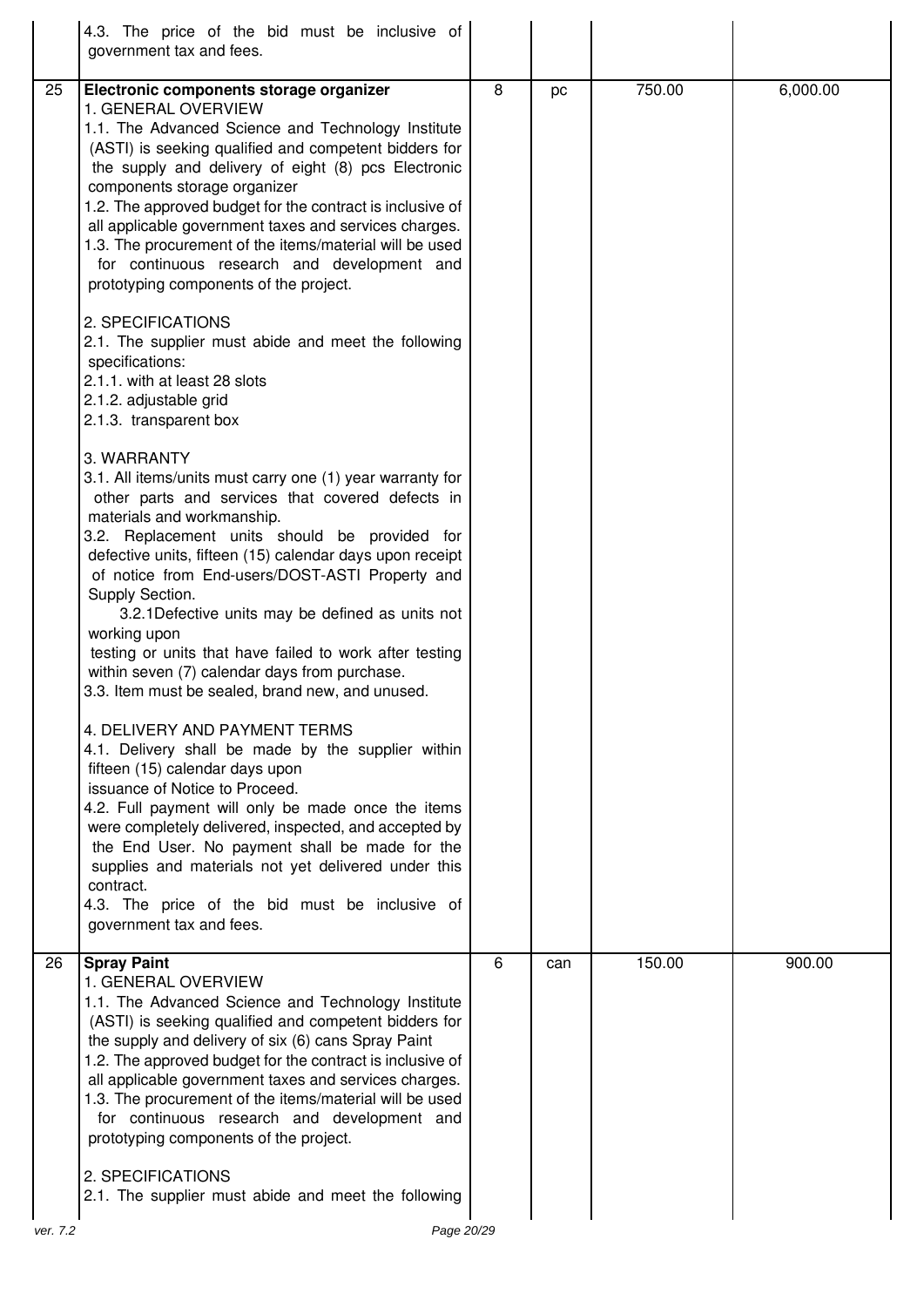|    | specifications:<br>2.1.1. Colors: 2 Metalic Blue, 2 Navy Blue, 1 Black, 1<br>White<br>2.1.2. Fast drying<br>2.1.3. High gloss<br>2.1.4. Weather-resistant<br>3. WARRANTY<br>3.1. All items/units must carry one (1) year warranty for<br>other parts and services that covered defects in<br>materials and workmanship.<br>3.2. Replacement units should be provided for<br>defective units, fifteen (15) calendar days upon receipt<br>of notice from End-users/DOST-ASTI Property and<br>Supply Section.<br>3.2.1 Defective units may be defined as units not<br>working upon<br>testing or units that have failed to work after testing<br>within seven (7) calendar days from purchase.<br>3.3. Item must be sealed, brand new, and unused.<br>4. DELIVERY AND PAYMENT TERMS<br>4.1. Delivery shall be made by the supplier within<br>fifteen (15) calendar days upon<br>issuance of Notice to Proceed.<br>4.2. Full payment will only be made once the items<br>were completely delivered, inspected, and accepted by<br>the End User. No payment shall be made for the<br>supplies and materials not yet delivered under this<br>contract.<br>4.3. The price of the bid must be inclusive of<br>government tax and fees. |                |     |        |        |
|----|--------------------------------------------------------------------------------------------------------------------------------------------------------------------------------------------------------------------------------------------------------------------------------------------------------------------------------------------------------------------------------------------------------------------------------------------------------------------------------------------------------------------------------------------------------------------------------------------------------------------------------------------------------------------------------------------------------------------------------------------------------------------------------------------------------------------------------------------------------------------------------------------------------------------------------------------------------------------------------------------------------------------------------------------------------------------------------------------------------------------------------------------------------------------------------------------------------------------------------|----------------|-----|--------|--------|
| 27 | <b>Paint rollers</b><br>1. GENERAL OVERVIEW<br>1.1. The Advanced Science and Technology Institute<br>(ASTI) is seeking qualified and competent bidders for<br>the supply and delivery of two (2) sets of Paint rollers<br>1.2. The approved budget for the contract is inclusive of<br>all applicable government taxes and services charges.<br>1.3. The procurement of the items/material will be used<br>for continuous research and development and<br>prototyping components of the project.<br>2. SPECIFICATIONS                                                                                                                                                                                                                                                                                                                                                                                                                                                                                                                                                                                                                                                                                                          | $\overline{2}$ | set | 350.00 | 700.00 |
|    | 2.1. The supplier must abide and meet the following<br>specifications:<br>2.1.1. 6-pcs set                                                                                                                                                                                                                                                                                                                                                                                                                                                                                                                                                                                                                                                                                                                                                                                                                                                                                                                                                                                                                                                                                                                                     |                |     |        |        |
|    | 3. WARRANTY<br>3.1. All items/units must carry one (1) year warranty for<br>other parts and services that covered defects in<br>materials and workmanship.                                                                                                                                                                                                                                                                                                                                                                                                                                                                                                                                                                                                                                                                                                                                                                                                                                                                                                                                                                                                                                                                     |                |     |        |        |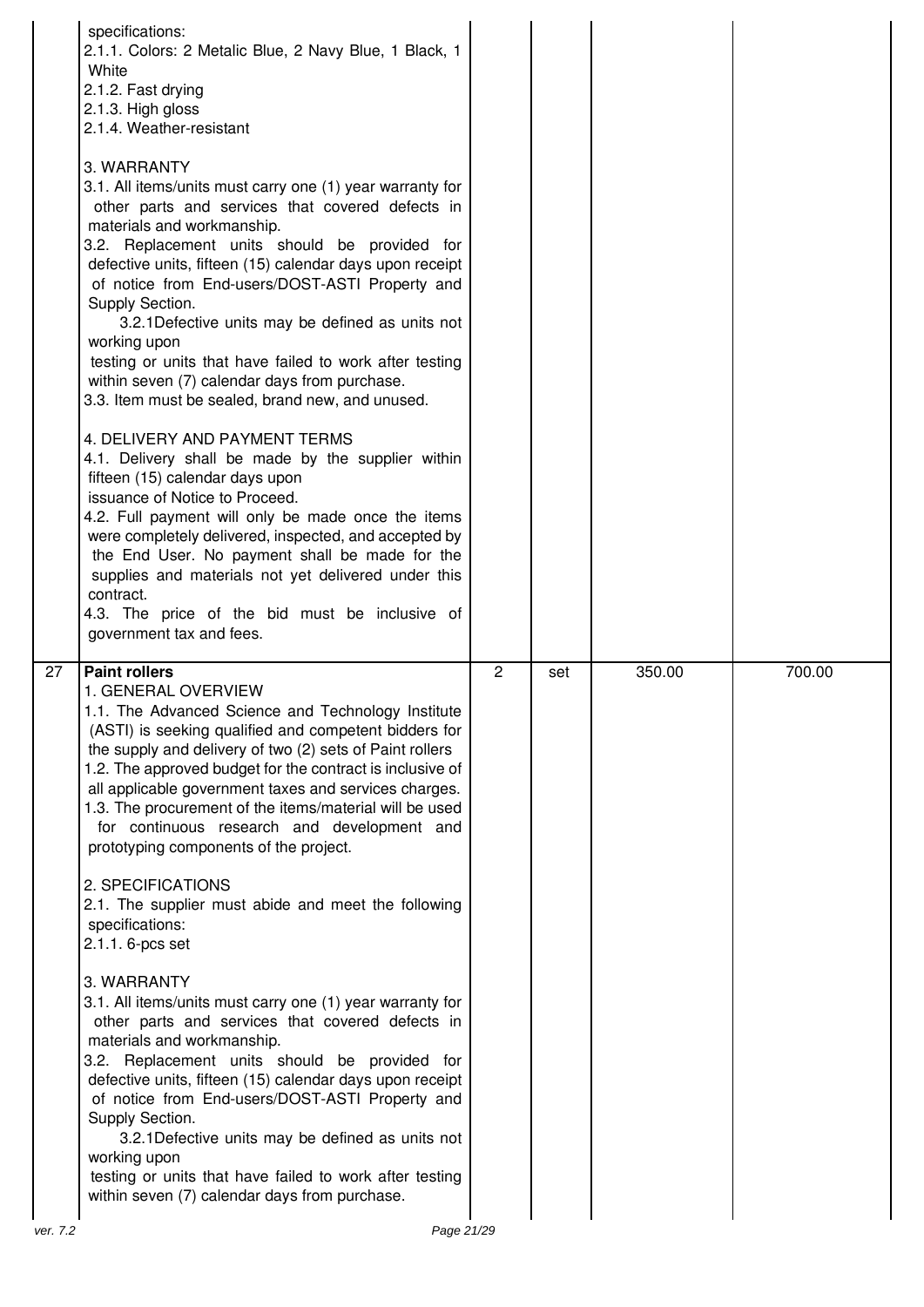|    | 3.3. Item must be sealed, brand new, and unused.                                                                                                                                                                                                                                                                                                                                                                                                                                                                                                                                   |   |     |         |          |
|----|------------------------------------------------------------------------------------------------------------------------------------------------------------------------------------------------------------------------------------------------------------------------------------------------------------------------------------------------------------------------------------------------------------------------------------------------------------------------------------------------------------------------------------------------------------------------------------|---|-----|---------|----------|
|    | 4. DELIVERY AND PAYMENT TERMS<br>4.1. Delivery shall be made by the supplier within<br>fifteen (15) calendar days upon<br>issuance of Notice to Proceed.<br>4.2. Full payment will only be made once the items<br>were completely delivered, inspected, and accepted by<br>the End User. No payment shall be made for the<br>supplies and materials not yet delivered under this<br>contract.<br>4.3. The price of the bid must be inclusive of<br>government tax and fees.                                                                                                        |   |     |         |          |
| 28 | FTDI USB to TTL cable<br>1. GENERAL OVERVIEW                                                                                                                                                                                                                                                                                                                                                                                                                                                                                                                                       | 4 | pc  | 250.00  | 1,000.00 |
|    | 1.1. The Advanced Science and Technology Institute<br>(ASTI) is seeking qualified and competent bidders for<br>the supply and delivery of four (4) pcs FTDI USB to<br><b>TTL cable</b><br>1.2. The approved budget for the contract is inclusive of<br>all applicable government taxes and services charges.<br>1.3. The procurement of the items/material will be used<br>for continuous research and development and<br>prototyping components of the project.                                                                                                                   |   |     |         |          |
|    | 2. SPECIFICATIONS<br>2.1. The supplier must abide and meet the following<br>specifications:<br>2.1.1. 6pin FTDI FT232RL USB to Serial adapter<br>module USB TO TTL RS232 Cable                                                                                                                                                                                                                                                                                                                                                                                                     |   |     |         |          |
|    | 3. WARRANTY<br>3.1. All items/units must carry one (1) year warranty for<br>other parts and services that covered defects in<br>materials and workmanship.<br>3.2. Replacement units should be provided for<br>defective units, fifteen (15) calendar days upon receipt<br>of notice from End-users/DOST-ASTI Property and<br>Supply Section.<br>3.2.1 Defective units may be defined as units not<br>working upon<br>testing or units that have failed to work after testing<br>within seven (7) calendar days from purchase.<br>3.3. Item must be sealed, brand new, and unused. |   |     |         |          |
|    | 4. DELIVERY AND PAYMENT TERMS<br>4.1. Delivery shall be made by the supplier within<br>fifteen (15) calendar days upon<br>issuance of Notice to Proceed.<br>4.2. Full payment will only be made once the items<br>were completely delivered, inspected, and accepted by<br>the End User. No payment shall be made for the<br>supplies and materials not yet delivered under this<br>contract.<br>4.3. The price of the bid must be inclusive of<br>government tax and fees.                                                                                                        |   |     |         |          |
| 29 | Assorted screws, nuts, washers                                                                                                                                                                                                                                                                                                                                                                                                                                                                                                                                                     | 1 | set | 1630.00 | 1,630.00 |
|    | 1. GENERAL OVERVIEW<br>1.1. The Advanced Science and Technology Institute                                                                                                                                                                                                                                                                                                                                                                                                                                                                                                          |   |     |         |          |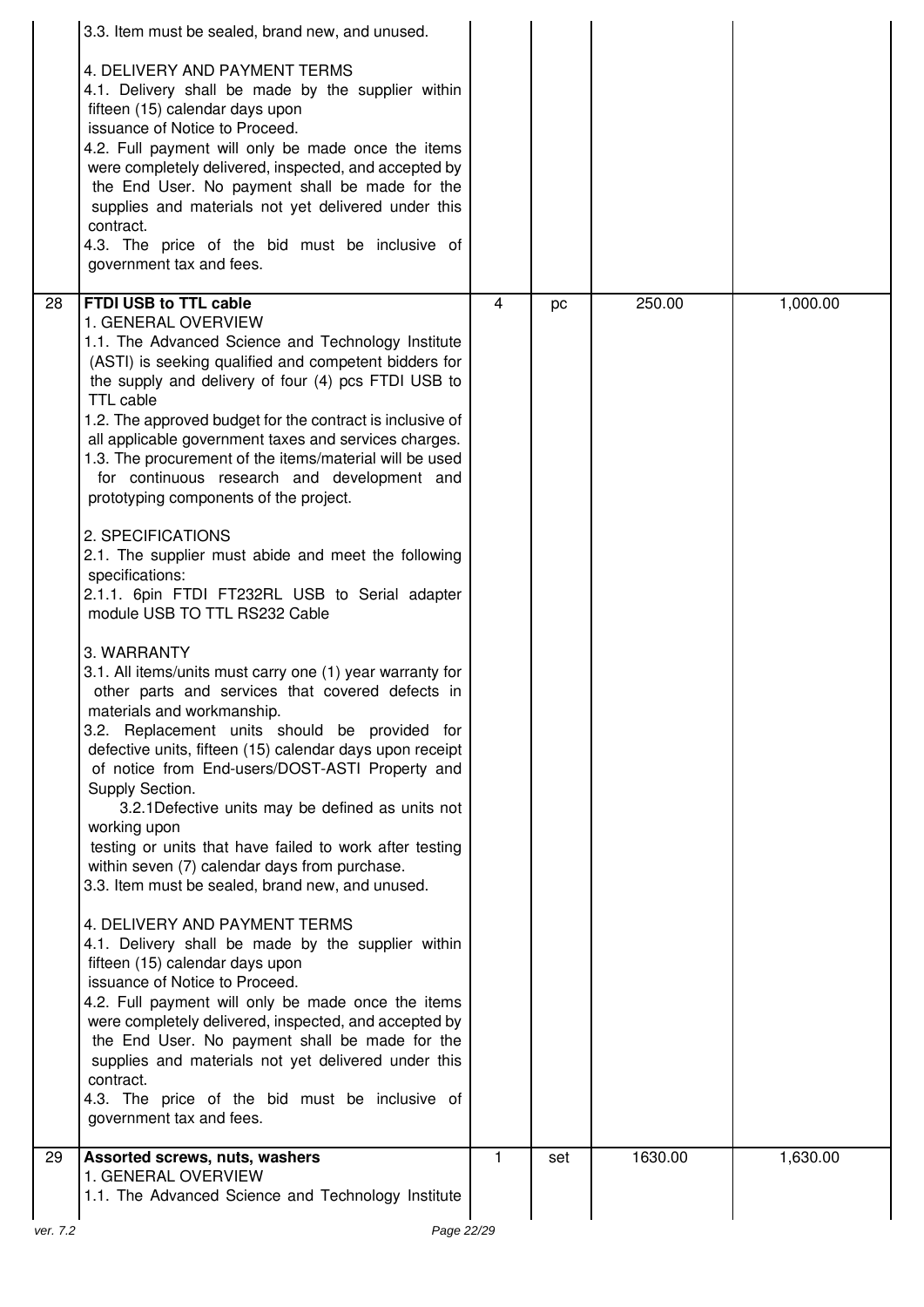|          | (ASTI) is seeking qualified and competent bidders for<br>the supply and delivery of one (1) set of Assorted<br>screws, nuts, washers<br>1.2. The approved budget for the contract is inclusive of<br>all applicable government taxes and services charges.<br>1.3. The procurement of the items/material will be used<br>for continuous research and development and<br>prototyping components of the project.<br>2. SPECIFICATIONS<br>2.1. The supplier must abide and meet the following<br>specifications:<br>2.1.1. Material: Stainless Steel<br>2.1.2.<br>Size:<br>M2(M2*6,M2*8,M2*10),<br>M3(M3*8, M3*12, M3*20), M4<br>(M4*6, M4*10, M4*12, M4*16, M4*20, M4*25), M5 (M5*8,<br>M5*10,<br>M5*12, M5*16, M5*20, M5*25)<br>3. WARRANTY<br>3.1. All items/units must carry one (1) year warranty for<br>other parts and services that covered defects in<br>materials and workmanship.<br>3.2. Replacement units should be provided for<br>defective units, fifteen (15) calendar days upon receipt<br>of notice from End-users/DOST-ASTI Property and<br>Supply Section.<br>3.2.1 Defective units may be defined as units not<br>working upon<br>testing or units that have failed to work after testing<br>within seven (7) calendar days from purchase.<br>3.3. Item must be sealed, brand new, and unused.<br>4. DELIVERY AND PAYMENT TERMS<br>4.1. Delivery shall be made by the supplier within<br>fifteen (15) calendar days upon<br>issuance of Notice to Proceed.<br>4.2. Full payment will only be made once the items<br>were completely delivered, inspected, and accepted by<br>the End User. No payment shall be made for the<br>supplies and materials not yet delivered under this<br>contract.<br>4.3. The price of the bid must be inclusive of<br>government tax and fees. |                |    |         |          |
|----------|--------------------------------------------------------------------------------------------------------------------------------------------------------------------------------------------------------------------------------------------------------------------------------------------------------------------------------------------------------------------------------------------------------------------------------------------------------------------------------------------------------------------------------------------------------------------------------------------------------------------------------------------------------------------------------------------------------------------------------------------------------------------------------------------------------------------------------------------------------------------------------------------------------------------------------------------------------------------------------------------------------------------------------------------------------------------------------------------------------------------------------------------------------------------------------------------------------------------------------------------------------------------------------------------------------------------------------------------------------------------------------------------------------------------------------------------------------------------------------------------------------------------------------------------------------------------------------------------------------------------------------------------------------------------------------------------------------------------------------------------------------------------------------------------------|----------------|----|---------|----------|
| 30       | <b>Digital Caliper</b><br>1. GENERAL OVERVIEW<br>1.1. The Advanced Science and Technology Institute<br>(ASTI) is seeking qualified and competent bidders for<br>the supply and delivery of two (2) pcs Digital Caliper<br>1.2. The approved budget for the contract is inclusive of<br>all applicable government taxes and services charges.<br>1.3. The procurement of the items/material will be used<br>for continuous research and development and<br>prototyping components of the project.<br>2. SPECIFICATIONS<br>2.1. The supplier must abide and meet the following<br>specifications:<br>2.1.1. Material: Stainless steel<br>2.1.2. Size: 150mm,6"                                                                                                                                                                                                                                                                                                                                                                                                                                                                                                                                                                                                                                                                                                                                                                                                                                                                                                                                                                                                                                                                                                                                     | $\overline{2}$ | pc | 1753.00 | 3,506.00 |
| ver. 7.2 | Page 23/29                                                                                                                                                                                                                                                                                                                                                                                                                                                                                                                                                                                                                                                                                                                                                                                                                                                                                                                                                                                                                                                                                                                                                                                                                                                                                                                                                                                                                                                                                                                                                                                                                                                                                                                                                                                       |                |    |         |          |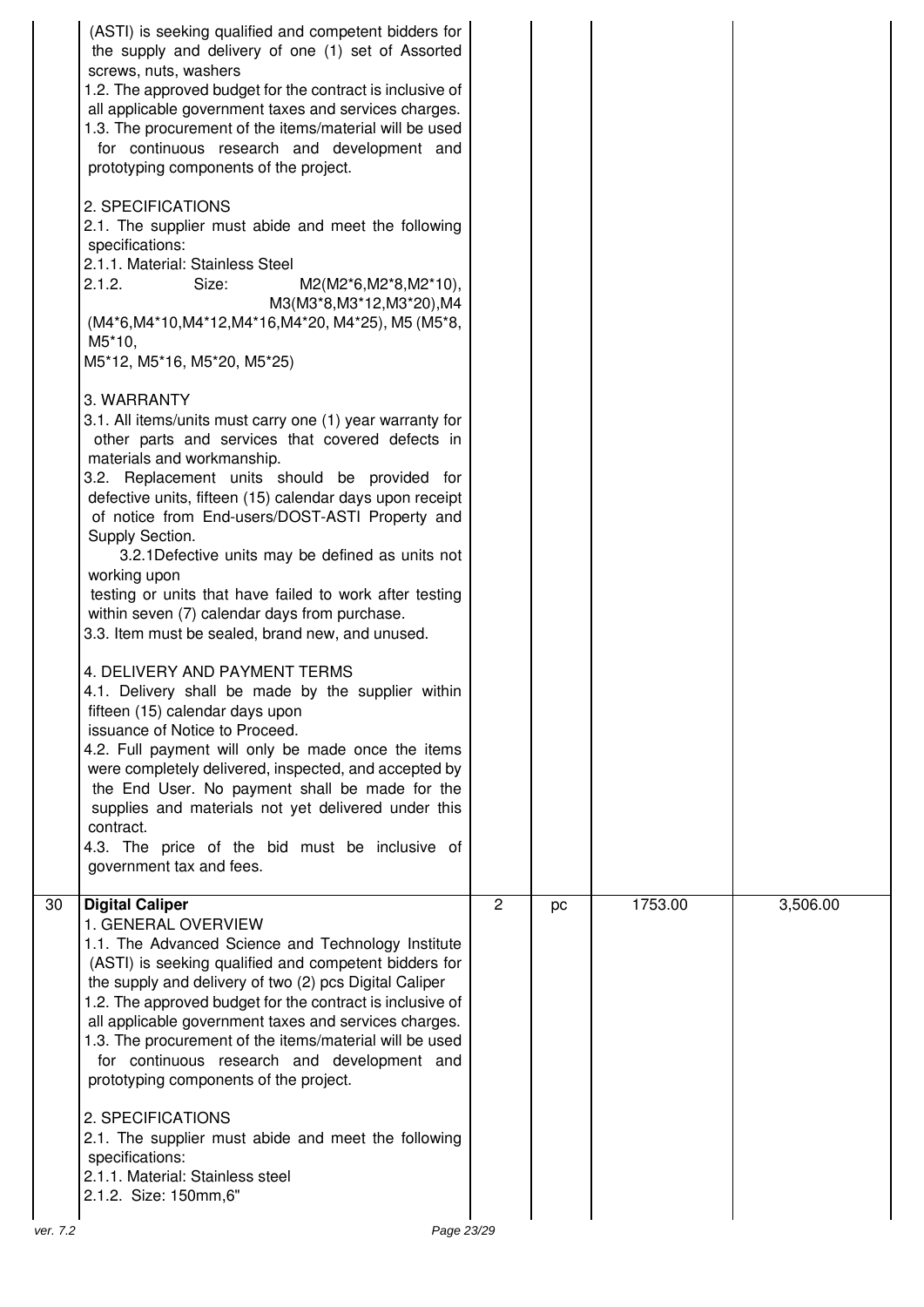|    | 2.1.3. Accuracy: 0.01mm                                                                                                                                                                                                                                                                                                                                                                                                                                                                                                                                                                                                                                                                                                                                                                                                                                                                                                                                                                                                                                           |    |    |       |        |
|----|-------------------------------------------------------------------------------------------------------------------------------------------------------------------------------------------------------------------------------------------------------------------------------------------------------------------------------------------------------------------------------------------------------------------------------------------------------------------------------------------------------------------------------------------------------------------------------------------------------------------------------------------------------------------------------------------------------------------------------------------------------------------------------------------------------------------------------------------------------------------------------------------------------------------------------------------------------------------------------------------------------------------------------------------------------------------|----|----|-------|--------|
|    | 3. WARRANTY<br>3.1. All items/units must carry one (1) year warranty for<br>other parts and services that covered defects in<br>materials and workmanship.<br>3.2. Replacement units should be provided for<br>defective units, fifteen (15) calendar days upon receipt<br>of notice from End-users/DOST-ASTI Property and<br>Supply Section.<br>3.2.1 Defective units may be defined as units not<br>working upon<br>testing or units that have failed to work after testing<br>within seven (7) calendar days from purchase.<br>3.3. Item must be sealed, brand new, and unused.<br>4. DELIVERY AND PAYMENT TERMS<br>4.1. Delivery shall be made by the supplier within<br>fifteen (15) calendar days upon<br>issuance of Notice to Proceed.<br>4.2. Full payment will only be made once the items<br>were completely delivered, inspected, and accepted by<br>the End User. No payment shall be made for the<br>supplies and materials not yet delivered under this<br>contract.<br>4.3. The price of the bid must be inclusive of<br>government tax and fees. |    |    |       |        |
| 31 | <b>Sandpaper</b><br>1. GENERAL OVERVIEW<br>1.1. The Advanced Science and Technology Institute                                                                                                                                                                                                                                                                                                                                                                                                                                                                                                                                                                                                                                                                                                                                                                                                                                                                                                                                                                     | 10 | pc | 24.00 | 240.00 |
|    | (ASTI) is seeking qualified and competent bidders for<br>the supply and delivery of ten (10) pcs Sandpaper<br>1.2. The approved budget for the contract is inclusive of<br>all applicable government taxes and services charges.<br>1.3. The procurement of the items/material will be used<br>for continuous research and development and<br>prototyping components of the project.                                                                                                                                                                                                                                                                                                                                                                                                                                                                                                                                                                                                                                                                              |    |    |       |        |
|    | 2. SPECIFICATIONS<br>2.1. The supplier must abide and meet the following<br>specifications:<br>2.1.1. Grit #150<br>2.1.2. 10pcs/ Grit                                                                                                                                                                                                                                                                                                                                                                                                                                                                                                                                                                                                                                                                                                                                                                                                                                                                                                                             |    |    |       |        |
|    | 3. WARRANTY<br>3.1. All items/units must carry one (1) year warranty for<br>other parts and services that covered defects in<br>materials and workmanship.<br>3.2. Replacement units should be provided for<br>defective units, fifteen (15) calendar days upon receipt<br>of notice from End-users/DOST-ASTI Property and<br>Supply Section.<br>3.2.1 Defective units may be defined as units not<br>working upon<br>testing or units that have failed to work after testing<br>within seven (7) calendar days from purchase.<br>3.3. Item must be sealed, brand new, and unused.<br>4. DELIVERY AND PAYMENT TERMS                                                                                                                                                                                                                                                                                                                                                                                                                                               |    |    |       |        |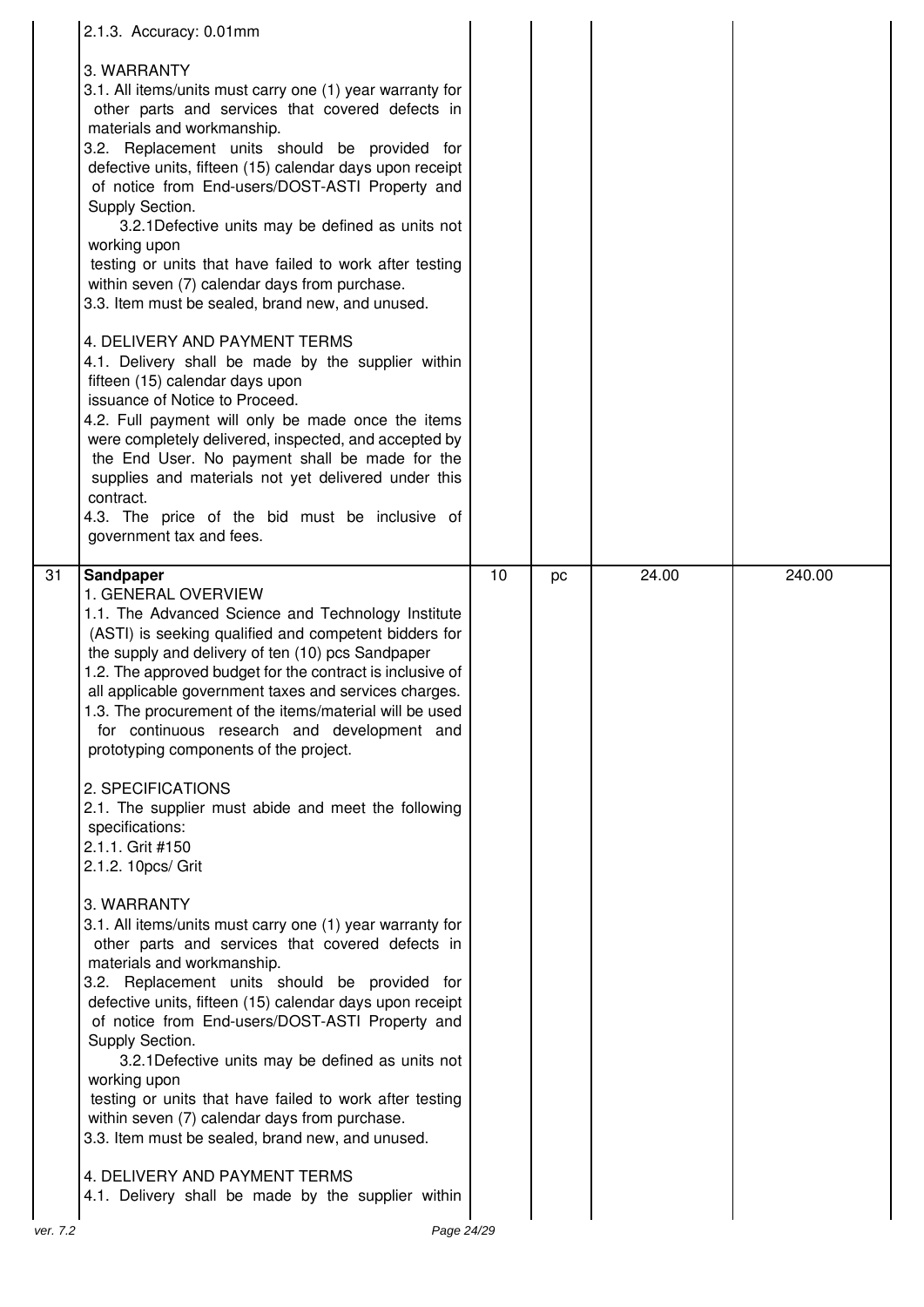|          | fifteen (15) calendar days upon<br>issuance of Notice to Proceed.<br>4.2. Full payment will only be made once the items<br>were completely delivered, inspected, and accepted by<br>the End User. No payment shall be made for the<br>supplies and materials not yet delivered under this<br>contract.<br>4.3. The price of the bid must be inclusive of<br>government tax and fees.                                                                                                                                                                                                                                                                                                                                                                                                                                                                                                                                                                                                                                                                                                                                                                                                                                                                                                                                                                                                                                                                                                                                                                                                                                                                                                                                                        |    |     |        |                     |
|----------|---------------------------------------------------------------------------------------------------------------------------------------------------------------------------------------------------------------------------------------------------------------------------------------------------------------------------------------------------------------------------------------------------------------------------------------------------------------------------------------------------------------------------------------------------------------------------------------------------------------------------------------------------------------------------------------------------------------------------------------------------------------------------------------------------------------------------------------------------------------------------------------------------------------------------------------------------------------------------------------------------------------------------------------------------------------------------------------------------------------------------------------------------------------------------------------------------------------------------------------------------------------------------------------------------------------------------------------------------------------------------------------------------------------------------------------------------------------------------------------------------------------------------------------------------------------------------------------------------------------------------------------------------------------------------------------------------------------------------------------------|----|-----|--------|---------------------|
| 32       | <b>Assorted Fuse</b><br>1. GENERAL OVERVIEW<br>1.1. The Advanced Science and Technology Institute<br>(ASTI) is seeking qualified and competent bidders for<br>the supply and delivery of one (1) set Assorted Fuse<br>1.2. The approved budget for the contract is inclusive of<br>all applicable government taxes and services charges.<br>1.3. The procurement of the items/material will be used<br>for continuous research and development and<br>prototyping components of the project.<br>2. SPECIFICATIONS<br>2.1. The supplier must abide and meet the following<br>specifications:<br>2.1.1. Supply Voltage: 250V<br>2.1.2. Package Size: 2cm x 2cm x 1cm (0.79in x 0.79in<br>$x$ 0.39in)<br>3. WARRANTY<br>3.1. All items/units must carry one (1) year warranty for<br>other parts and services that covered defects in<br>materials and workmanship.<br>3.2. Replacement units should be provided for<br>defective units, fifteen (15) calendar days upon receipt<br>of notice from End-users/DOST-ASTI Property and<br>Supply Section.<br>3.2.1 Defective units may be defined as units not<br>working upon<br>testing or units that have failed to work after testing<br>within seven (7) calendar days from purchase.<br>3.3. Item must be sealed, brand new, and unused.<br>4. DELIVERY AND PAYMENT TERMS<br>4.1. Delivery shall be made by the supplier within<br>fifteen (15) calendar days upon<br>issuance of Notice to Proceed.<br>4.2. Full payment will only be made once the items<br>were completely delivered, inspected, and accepted by<br>the End User. No payment shall be made for the<br>supplies and materials not yet delivered under this<br>contract.<br>4.3. The price of the bid must be inclusive of | 1. | set | 472.00 | $\overline{472.00}$ |
| 33       | government tax and fees.<br><b>FPGA LCMX02 Breakout Board</b>                                                                                                                                                                                                                                                                                                                                                                                                                                                                                                                                                                                                                                                                                                                                                                                                                                                                                                                                                                                                                                                                                                                                                                                                                                                                                                                                                                                                                                                                                                                                                                                                                                                                               | 4  | pc  | 808.00 | 3,232.00            |
| ver. 7.2 | 1. GENERAL OVERVIEW<br>1.1. The Advanced Science and Technology Institute<br>(ASTI) is seeking qualified and competent bidders for<br>the supply and delivery of four (4) pcs FPGA LCMX02<br><b>Breakout Board</b><br>1.2. The approved budget for the contract is inclusive of<br>Page 25/29                                                                                                                                                                                                                                                                                                                                                                                                                                                                                                                                                                                                                                                                                                                                                                                                                                                                                                                                                                                                                                                                                                                                                                                                                                                                                                                                                                                                                                               |    |     |        |                     |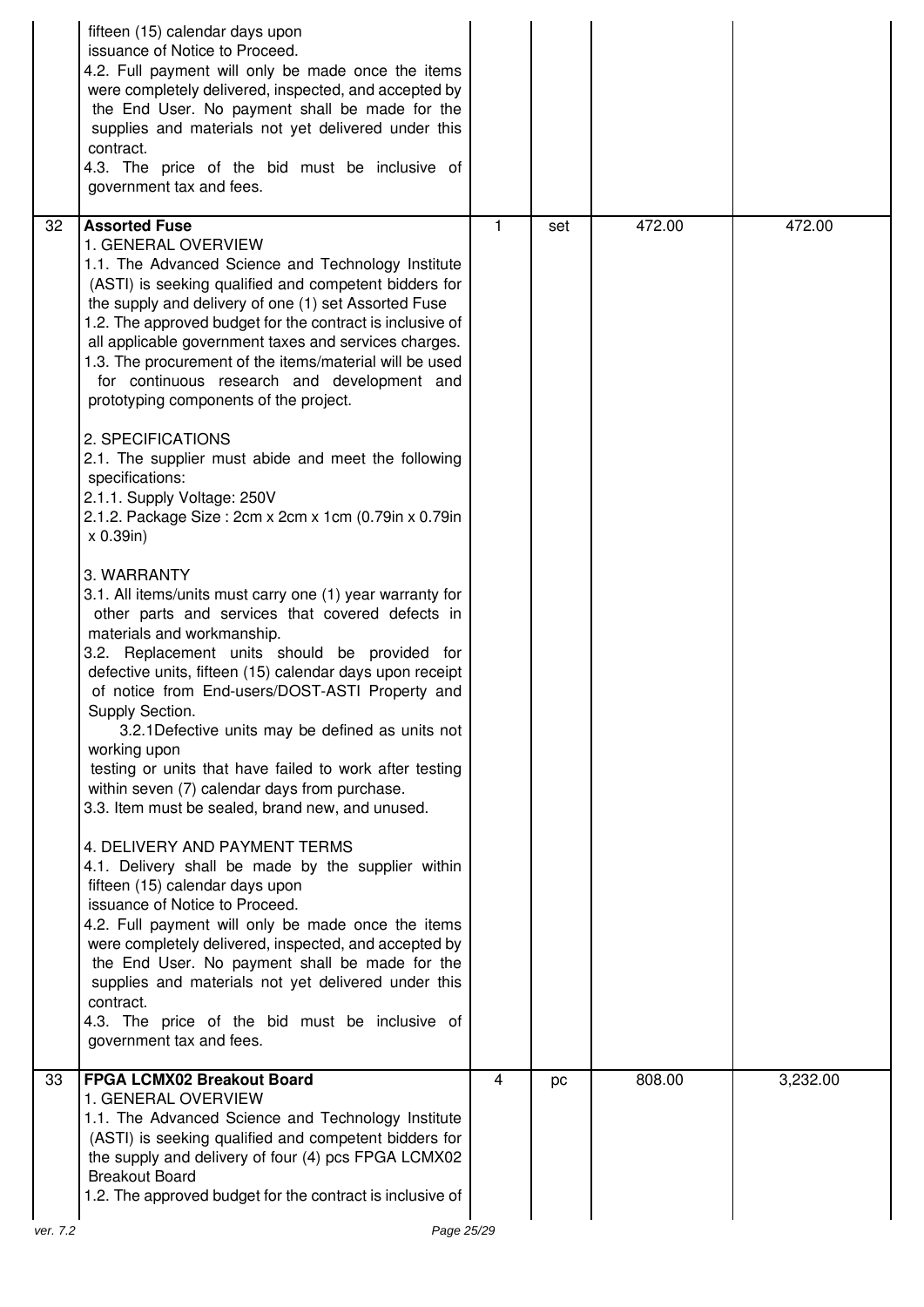|          | all applicable government taxes and services charges.<br>1.3. The procurement of the items/material will be used<br>for continuous research and development and<br>prototyping components of the project.<br>2. SPECIFICATIONS<br>2.1. The supplier must abide and meet the following<br>specifications:<br>2.1.1. Lattice LCMX02-1200HC-4TG100I FPGA, full<br>access to its 79 I/O<br>2.1.2. Optional 50MHz Crystal Oscillator<br>2.1.3. Lattice Diamond: Free Development Suite from<br>Lattice Semiconductor<br>3. WARRANTY<br>3.1. All items/units must carry one (1) year warranty for<br>other parts and services that covered defects in<br>materials and workmanship.<br>3.2. Replacement units should be provided for<br>defective units, fifteen (15) calendar days upon receipt<br>of notice from End-users/DOST-ASTI Property and<br>Supply Section.<br>3.2.1 Defective units may be defined as units not<br>working upon<br>testing or units that have failed to work after testing<br>within seven (7) calendar days from purchase.<br>3.3. Item must be sealed, brand new, and unused.<br>4. DELIVERY AND PAYMENT TERMS<br>4.1. Delivery shall be made by the supplier within<br>fifteen (15) calendar days upon<br>issuance of Notice to Proceed.<br>4.2. Full payment will only be made once the items<br>were completely delivered, inspected, and accepted by<br>the End User. No payment shall be made for the<br>supplies and materials not yet delivered under this<br>contract.<br>4.3. The price of the bid must be inclusive of |    |    |         |          |
|----------|----------------------------------------------------------------------------------------------------------------------------------------------------------------------------------------------------------------------------------------------------------------------------------------------------------------------------------------------------------------------------------------------------------------------------------------------------------------------------------------------------------------------------------------------------------------------------------------------------------------------------------------------------------------------------------------------------------------------------------------------------------------------------------------------------------------------------------------------------------------------------------------------------------------------------------------------------------------------------------------------------------------------------------------------------------------------------------------------------------------------------------------------------------------------------------------------------------------------------------------------------------------------------------------------------------------------------------------------------------------------------------------------------------------------------------------------------------------------------------------------------------------------------------------------------------|----|----|---------|----------|
|          | government tax and fees.                                                                                                                                                                                                                                                                                                                                                                                                                                                                                                                                                                                                                                                                                                                                                                                                                                                                                                                                                                                                                                                                                                                                                                                                                                                                                                                                                                                                                                                                                                                                 |    |    |         |          |
| 34       | Utility cart/ trolley<br>1. GENERAL OVERVIEW<br>1.1. The Advanced Science and Technology Institute<br>(ASTI) is seeking qualified and competent bidders for<br>the supply and delivery of one (1) pc Utility cart/ trolley<br>1.2. The approved budget for the contract is inclusive of<br>all applicable government taxes and services charges.<br>1.3. The procurement of the items/material will be used<br>for continuous research and development and<br>prototyping components of the project.                                                                                                                                                                                                                                                                                                                                                                                                                                                                                                                                                                                                                                                                                                                                                                                                                                                                                                                                                                                                                                                     | 1. | pc | 2598.00 | 2,598.00 |
|          | 2. SPECIFICATIONS<br>2.1. The supplier must abide and meet the following<br>specifications:<br>2.1.1. material: metal/steel<br>2.1.2. heavy-duty rotating wheels<br>2.1.3. includes baskets and hanging buckets (bundle<br>set)<br>2.1.3.1. Wide Basket dimension: 30x18.5x12.5cm<br>2.1.3.2. Narrow Basket dimension: 30x12.5x12.5cm                                                                                                                                                                                                                                                                                                                                                                                                                                                                                                                                                                                                                                                                                                                                                                                                                                                                                                                                                                                                                                                                                                                                                                                                                    |    |    |         |          |
|          | 2.1.3.3.<br>Hanging bucket dimension:                                                                                                                                                                                                                                                                                                                                                                                                                                                                                                                                                                                                                                                                                                                                                                                                                                                                                                                                                                                                                                                                                                                                                                                                                                                                                                                                                                                                                                                                                                                    |    |    |         |          |
| ver. 7.2 | Page 26/29                                                                                                                                                                                                                                                                                                                                                                                                                                                                                                                                                                                                                                                                                                                                                                                                                                                                                                                                                                                                                                                                                                                                                                                                                                                                                                                                                                                                                                                                                                                                               |    |    |         |          |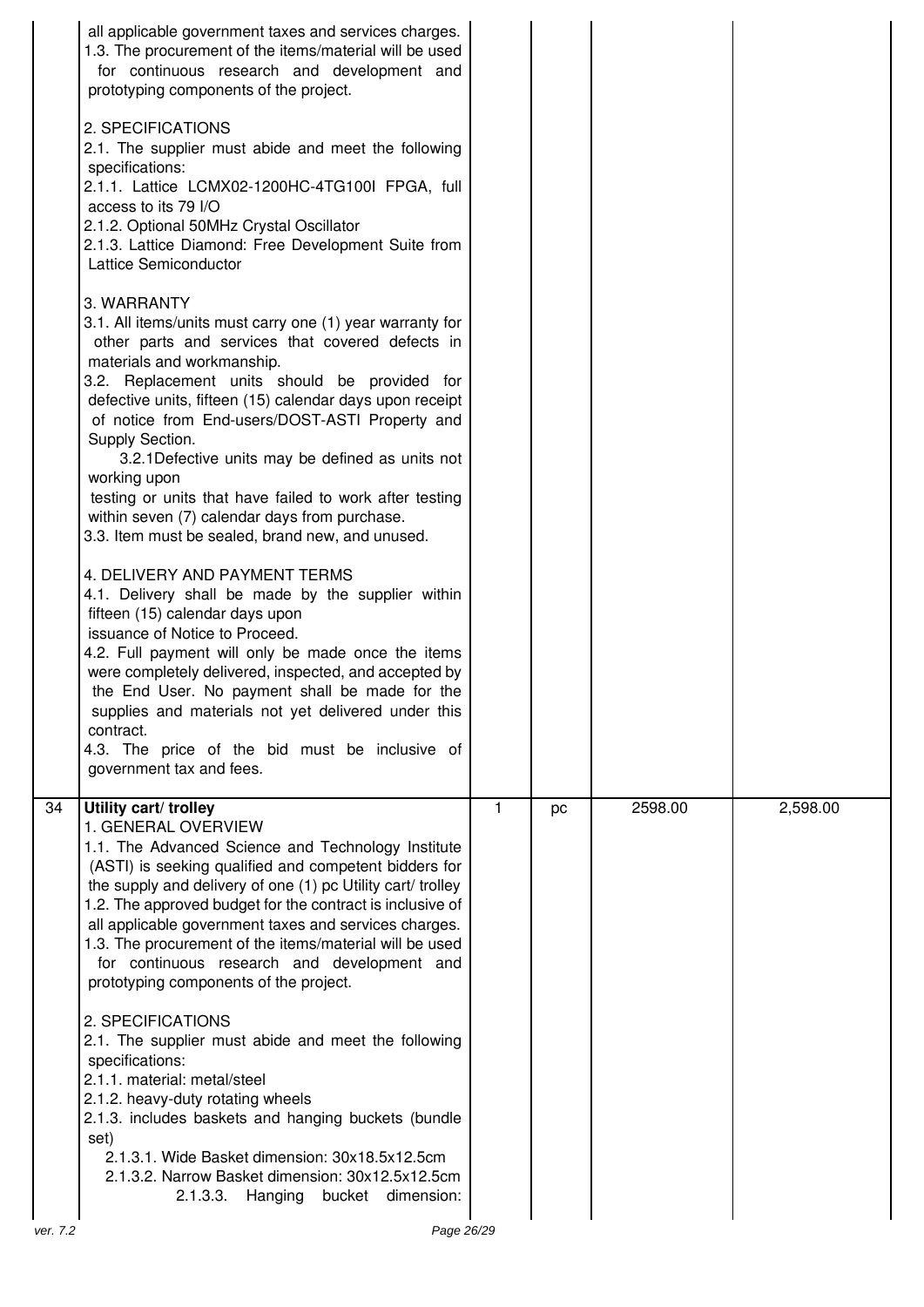|    | 11.5x10.5x12cm<br>2.1.4. 3 Tier Utility Cart dimension: 45x35x87cm<br>2.1.5. color: Black or Gray only<br>2.1.6. Supplier to provide a photo of the item<br>3. WARRANTY<br>3.1. All items/units must carry one (1) year warranty for<br>other parts and services that covered defects in<br>materials and workmanship.<br>3.2. Replacement units should be provided for<br>defective units, fifteen (15) calendar days upon receipt<br>of notice from End-users/DOST-ASTI Property and<br>Supply Section.<br>3.2.1 Defective units may be defined as units not<br>working upon<br>testing or units that have failed to work after testing<br>within seven (7) calendar days from purchase.<br>3.3. Item must be sealed, brand new, and unused.<br>4. DELIVERY AND PAYMENT TERMS<br>4.1. Delivery shall be made by the supplier within<br>fifteen (15) calendar days upon<br>issuance of Notice to Proceed.<br>4.2. Full payment will only be made once the items<br>were completely delivered, inspected, and accepted by<br>the End User. No payment shall be made for the<br>supplies and materials not yet delivered under this<br>contract.<br>4.3. The price of the bid must be inclusive of<br>government tax and fees. |                |     |        |        |
|----|-------------------------------------------------------------------------------------------------------------------------------------------------------------------------------------------------------------------------------------------------------------------------------------------------------------------------------------------------------------------------------------------------------------------------------------------------------------------------------------------------------------------------------------------------------------------------------------------------------------------------------------------------------------------------------------------------------------------------------------------------------------------------------------------------------------------------------------------------------------------------------------------------------------------------------------------------------------------------------------------------------------------------------------------------------------------------------------------------------------------------------------------------------------------------------------------------------------------------------|----------------|-----|--------|--------|
| 35 | Paint brush set<br>1. GENERAL OVERVIEW                                                                                                                                                                                                                                                                                                                                                                                                                                                                                                                                                                                                                                                                                                                                                                                                                                                                                                                                                                                                                                                                                                                                                                                        | $\overline{2}$ | set | 220.00 | 440.00 |
|    | 1.1. The Advanced Science and Technology Institute<br>(ASTI) is seeking qualified and competent bidders for<br>the supply and delivery of two (2) sets of Paintbrushes<br>1.2. The approved budget for the contract is inclusive of<br>all applicable government taxes and services charges.<br>1.3. The procurement of the items/material will be used<br>for continuous research and development and<br>prototyping components of the project.<br>2. SPECIFICATIONS<br>2.1. The supplier must abide and meet the following<br>specifications:<br>2.1.1. set comes in different sizes - 1", 2", 4"<br>3. WARRANTY<br>3.1. All items/units must carry one (1) year warranty for<br>other parts and services that covered defects in<br>materials and workmanship.<br>3.2. Replacement units should be provided for<br>defective units, fifteen (15) calendar days upon receipt<br>of notice from End-users/DOST-ASTI Property and<br>Supply Section.                                                                                                                                                                                                                                                                          |                |     |        |        |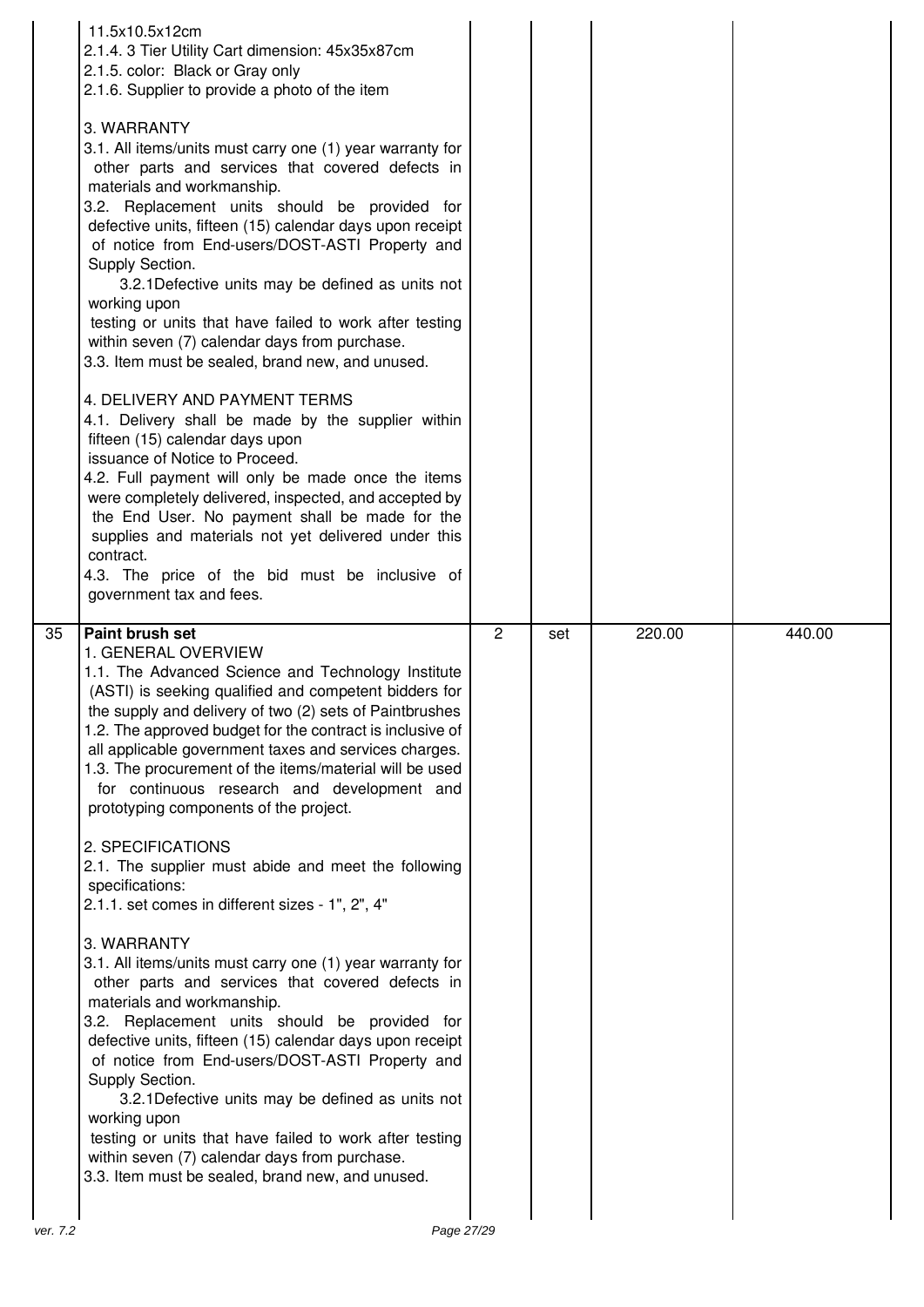|    | 4. DELIVERY AND PAYMENT TERMS<br>4.1. Delivery shall be made by the supplier within                                                                                 |                |    |        |                |
|----|---------------------------------------------------------------------------------------------------------------------------------------------------------------------|----------------|----|--------|----------------|
|    | fifteen (15) calendar days upon<br>issuance of Notice to Proceed.                                                                                                   |                |    |        |                |
|    | 4.2. Full payment will only be made once the items                                                                                                                  |                |    |        |                |
|    | were completely delivered, inspected, and accepted by<br>the End User. No payment shall be made for the                                                             |                |    |        |                |
|    | supplies and materials not yet delivered under this<br>contract.                                                                                                    |                |    |        |                |
|    | 4.3. The price of the bid must be inclusive of<br>government tax and fees.                                                                                          |                |    |        |                |
|    |                                                                                                                                                                     |                |    |        |                |
| 36 | <b>Thinner/Paint Remover</b><br>1. GENERAL OVERVIEW                                                                                                                 | $\overline{c}$ | pc | 389.00 | 778.00         |
|    | 1.1. The Advanced Science and Technology Institute<br>(ASTI) is seeking qualified and competent bidders for<br>the supply and delivery of two (2) pcs Thinner/Paint |                |    |        |                |
|    | Remover<br>1.2. The approved budget for the contract is inclusive of<br>all applicable government taxes and services charges.                                       |                |    |        |                |
|    | 1.3. The procurement of the items/material will be used<br>for continuous research and development and<br>prototyping components of the project.                    |                |    |        |                |
|    | 2. SPECIFICATIONS<br>2.1. The supplier must abide and meet the following                                                                                            |                |    |        |                |
|    | specifications:<br>2.1.1. Net weight: 800g                                                                                                                          |                |    |        |                |
|    | 2.1.2. Strips fast<br>2.1.3. Ideal for stripping paints, varnishes, lacquers,<br>and enamels                                                                        |                |    |        |                |
|    | 3. WARRANTY                                                                                                                                                         |                |    |        |                |
|    | 3.1. All items/units must carry one (1) year warranty for<br>other parts and services that covered defects in                                                       |                |    |        |                |
|    | materials and workmanship.<br>3.2. Replacement units should be provided for                                                                                         |                |    |        |                |
|    | defective units, fifteen (15) calendar days upon receipt<br>of notice from End-users/DOST-ASTI Property and<br>Supply Section.                                      |                |    |        |                |
|    | 3.2.1 Defective units may be defined as units not<br>working upon                                                                                                   |                |    |        |                |
|    | testing or units that have failed to work after testing<br>within seven (7) calendar days from purchase.                                                            |                |    |        |                |
|    | 3.3. Item must be sealed, brand new, and unused.                                                                                                                    |                |    |        |                |
|    | 4. DELIVERY AND PAYMENT TERMS<br>4.1. Delivery shall be made by the supplier within                                                                                 |                |    |        |                |
|    | fifteen (15) calendar days upon                                                                                                                                     |                |    |        |                |
|    | issuance of Notice to Proceed.<br>4.2. Full payment will only be made once the items                                                                                |                |    |        |                |
|    | were completely delivered, inspected, and accepted by<br>the End User. No payment shall be made for the<br>supplies and materials not yet delivered under this      |                |    |        |                |
|    | contract.                                                                                                                                                           |                |    |        |                |
|    | 4.3. The price of the bid must be inclusive of<br>government tax and fees.                                                                                          |                |    |        |                |
|    | TOTAL APPROVED BUDGET FOR THE CONTRACT:                                                                                                                             |                |    |        | Php 101,636.00 |
|    |                                                                                                                                                                     |                |    |        |                |